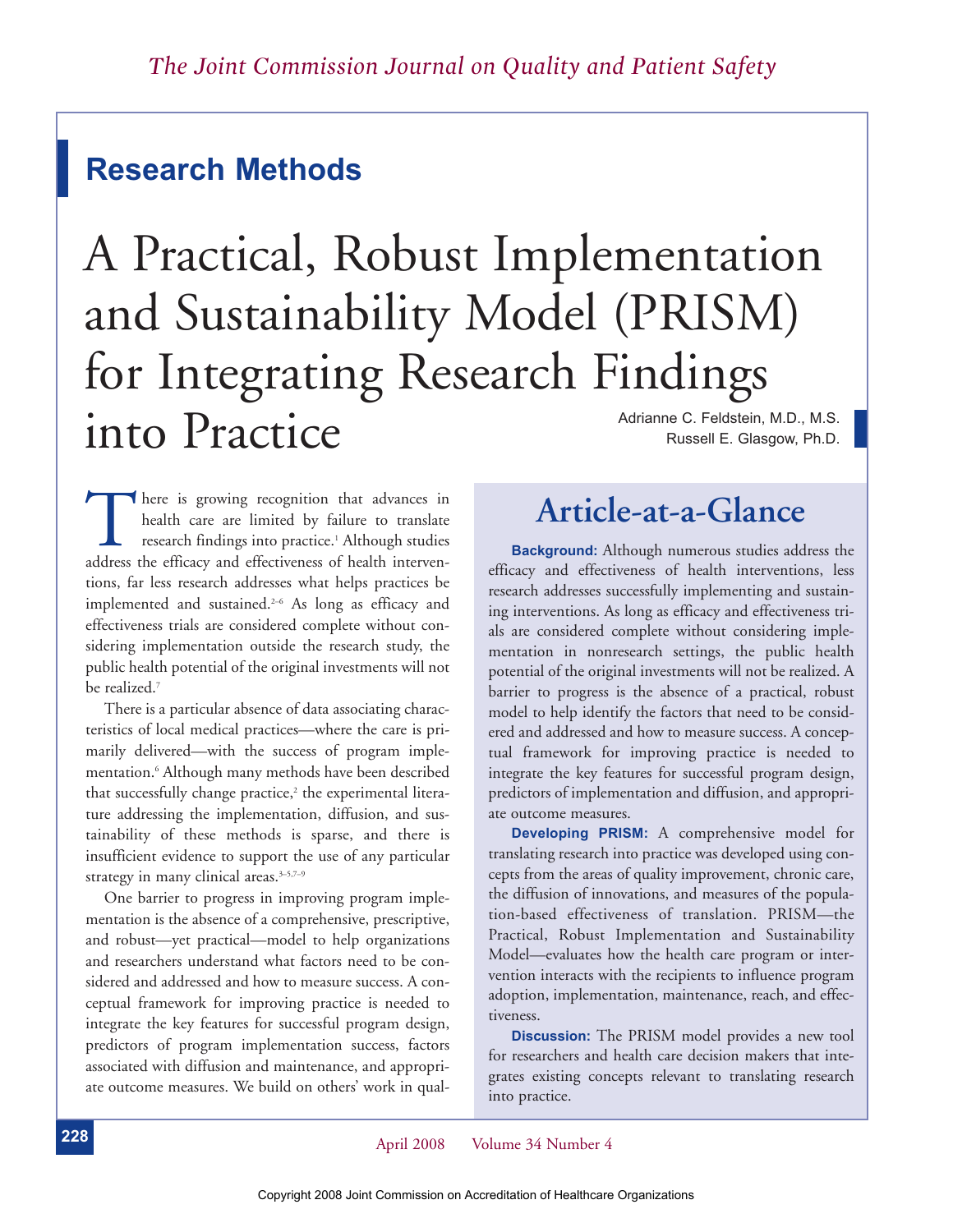| <b>Model</b>                               | <b>Key Elements</b>                                                                                                                                        |
|--------------------------------------------|------------------------------------------------------------------------------------------------------------------------------------------------------------|
| Diffusion of Innovations <sup>T</sup>      | Relative advantage, compatibility, complexity, trialability, observability                                                                                 |
| Chronic Care Model (14)                    | Community, health system leadership, self-management support,<br>delivery system design, decision support, clinical information systems                    |
| Model for Improvement $(21,25)^{\ddagger}$ | Leadership responsibility, identification of better ideas, communication, strength-<br>ening social system, measurement and feedback, knowledge management |
| <b>RE-AIM (16)</b>                         | Reach, effectiveness, adoption, implementation, maintenance                                                                                                |

<sup>†</sup> Rogers E.M.: Lessons for guidelines from the diffusion of innovations. *Jt Comm J Qual Improv* 21:324–328, Jul. 1995.<br><sup>‡</sup> Institute for Healthcare Improvement: *How to Improve.* http://www.ihi.org/IHI/Topics/Improvemen

accessed Feb. 21, 2008).

ity improvement  $(QI),$ <sup>5,10-13</sup> chronic care,<sup>14</sup> the diffusion of innovations,<sup>9</sup> and measures of the effectiveness of the translation of research into practice<sup>15,16</sup> to propose and describe a practical and prescriptive model for future field testing and refinement. Our primary focus is the health care practice, but the model is also applicable to other settings where health interventions may be delivered, such as work sites or school-based settings. We call the model PRISM—the Practical, Robust Implementation and Sustainability Model.

The following section discusses how PRISM was developed. The "Case Studies" section presents several case studies to retrospectively demonstrate aspects of the model. (All the case studies referenced received Institutional Review Board approval at the sites where they were conducted.)

#### **Developing PRISM**

To inform PRISM development, we examined existing models in common use in implementation and diffusion research. To identify existing models of interest, in June 2006 we conducted a literature review to identify articles with the following words in the title or abstract: (*translation* OR *translating*) AND *research* AND *practice*. We also searched using the subject heading terms *information dissemination* AND (*practice guidelines* OR *research* OR *evidence-based medicine*), AND *knowledge transfer*. For relevant additional citations, we used the "Related Articles" feature of PubMed. Model development also was informed by the authors' experience in conducting implementation research studies, examples of which are discussed in the "Case Studies" section. We researched and included in PRISM development related concepts with high face validity in the authors' experience. PRISM is derived from the models and key elements presented in Table 1 (above).

Multiple aspects of the model are derived from work in diffusion of innovations,<sup>9,17,18</sup> social ecology,<sup>19</sup> the PRE-CEDE/PROCEED model,<sup>20</sup> and more pragmatic QI concepts.5,10,13,21 This work provides strong support for considering the perceived relative advantage of adopting new behaviors; the cultural compatibility and complexity of the innovation; and the ability to see results (observability), try a new practice (trialability), and terminate it if it is problematic or ineffective (reversibility). These methods also advocate for documenting and defining the one or two most influential elements<sup>22</sup> at each of multiple levels of influence; that is, minimizing the number of areas of focus can lead to maximizing intervention effectiveness and efficiency.

The model also borrows heavily from the Chronic Care Model (CCM),<sup>14,23,24</sup> which has been tested in many randomized clinical trials (RCTs) studying numerous chronic diseases.24 CCM supports the need to leverage support from the community, health system leadership, delivery system design, clinical information and clinician decision systems, and patient self-management to maximize outcomes. It also highlights the critical role of clinical information systems to define gaps in care, measure performance change, and provide decision support at the point of care.

In developing PRISM we integrated several elements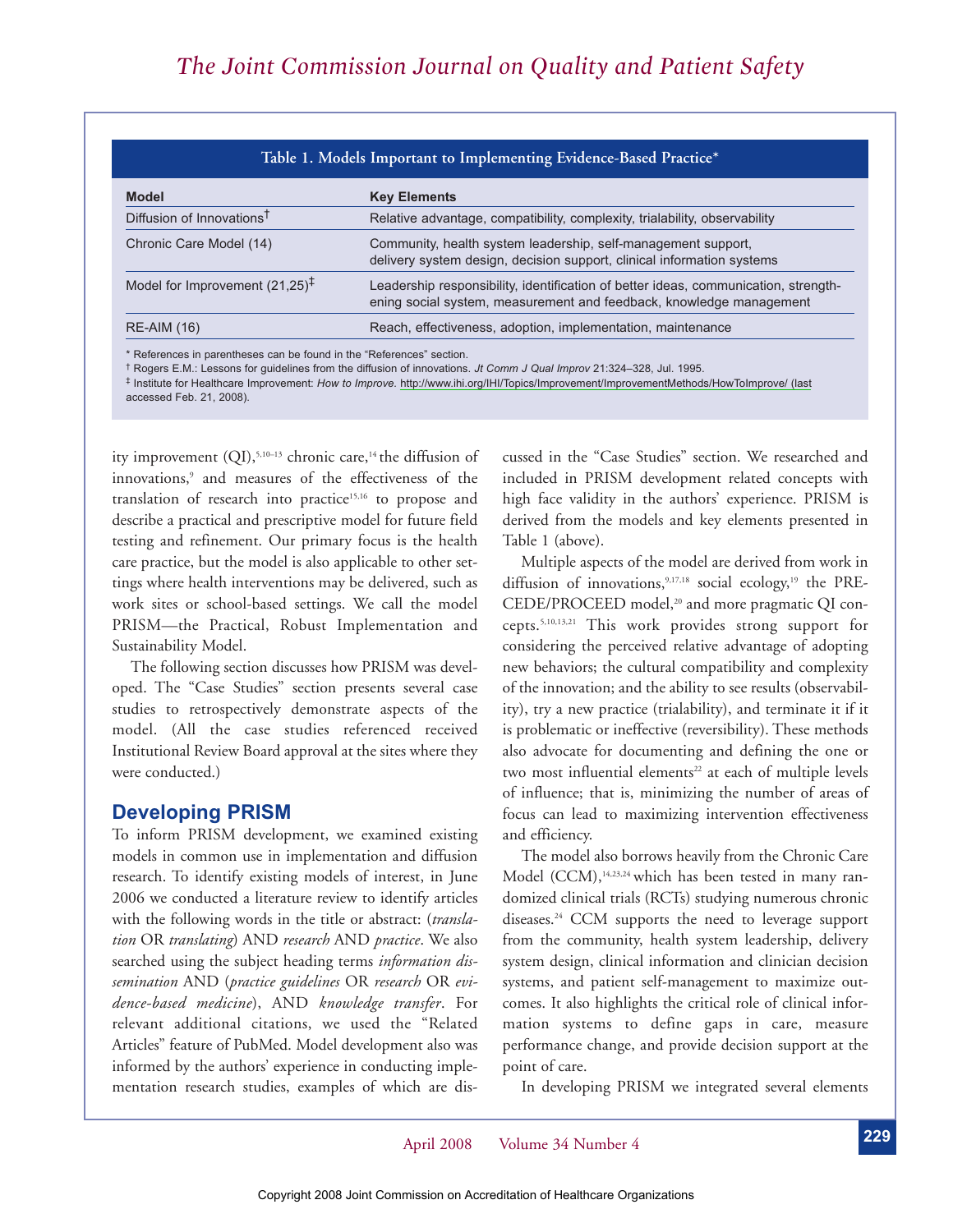from the QI literature, including the Model for Improvement.21,25 Important elements to improve program implementation include creating an infrastructure for encouraging spread, sharing best practices, observing results and adjusting processes accordingly, facilitating internal (across team and specialties) and external (patient and other payor) service, and ensuring adaptability of protocols at the local level. The Model for Improvement is similar to the Six Sigma process<sup>26</sup> (which originated outside of health care), which identifies critical points in the process where changes should be made, guides making the changes, and ensures that the changes are established as permanent practice. The Model for Improvement also contains concepts from the "promoting action on research implementation in health services" (PARIHS) framework,<sup>27</sup> which focuses on three elements: evidence, context, and facilitation.

The outcome measures are guided by the RE-AIM framework,<sup>15,16</sup> which emphasizes public health and population (denominator-based) measures of the effectiveness of the translation of research into practice. RE-AIM measures results along the dimensions of reach (to diverse patient groups), effectiveness, adoption (by practice settings and clinicians), implementation (consistency of delivery by various staff), and maintenance of practices and results over the long term.

The model (Figure 1, right) includes organizational and patient perspectives of the intervention and characteristics of the organizational and patient recipients. The organization includes three levels of personnel—top leadership; mid-level managers, including the QI infrastructure; and frontline staff (clinicians and support staff).

We use several implementation case studies, summarized in Table 2 (pages 231–232), to describe and illustrate selected activated PRISM elements. Table 2 also summarizes the way the major PRISM domains (program or intervention, external environment, infrastructure, recipients) influenced the implementation success of the case studies. Table 3 (page 235) lists elements within each of the major PRISM domains, as illustrated in the case studies.

#### **Case Studies**

#### THE PROGRAM (INTERVENTION)

*The Organizational Perspective.* It is important to consid-



**The Practical, Robust Implementation and Sustainability**

**Figure 1.** *The model considers how the program or intervention design, the external environment, the implementation and sustainability infrastructure, and the recipients influence program adoption, implementation, and maintenance.* 

er the specific program or intervention elements from the perspective of the organization and staff to be targeted. We recommend assessment of the organizational readiness for the program, the strength of the evidence base for the clinical target area and proposed implementation strategy, whether or not the program addresses the barriers of frontline staff, the need for coordination across departments and specialties, the burden the program presents (complexity and cost), the program usability (ease of use and perceived usefulness) and adaptability to local settings, the ability to try the program (trialability) and reverse course (reversibility) if indicated, and the ability to see program results (observability).

For an organization to accept an intervention and integrate it into current work flow or practice, the innovation needs to be aligned with the organization's mission and stage of development of translational or change capacity. The timing of introduction of innovations is critical. For example, the Safety in Prescribing (SIP) project (see Table 2) assessed the effectiveness of computerized patient-spe-

### **<sup>230</sup>** April 2008 Volume 34 Number 4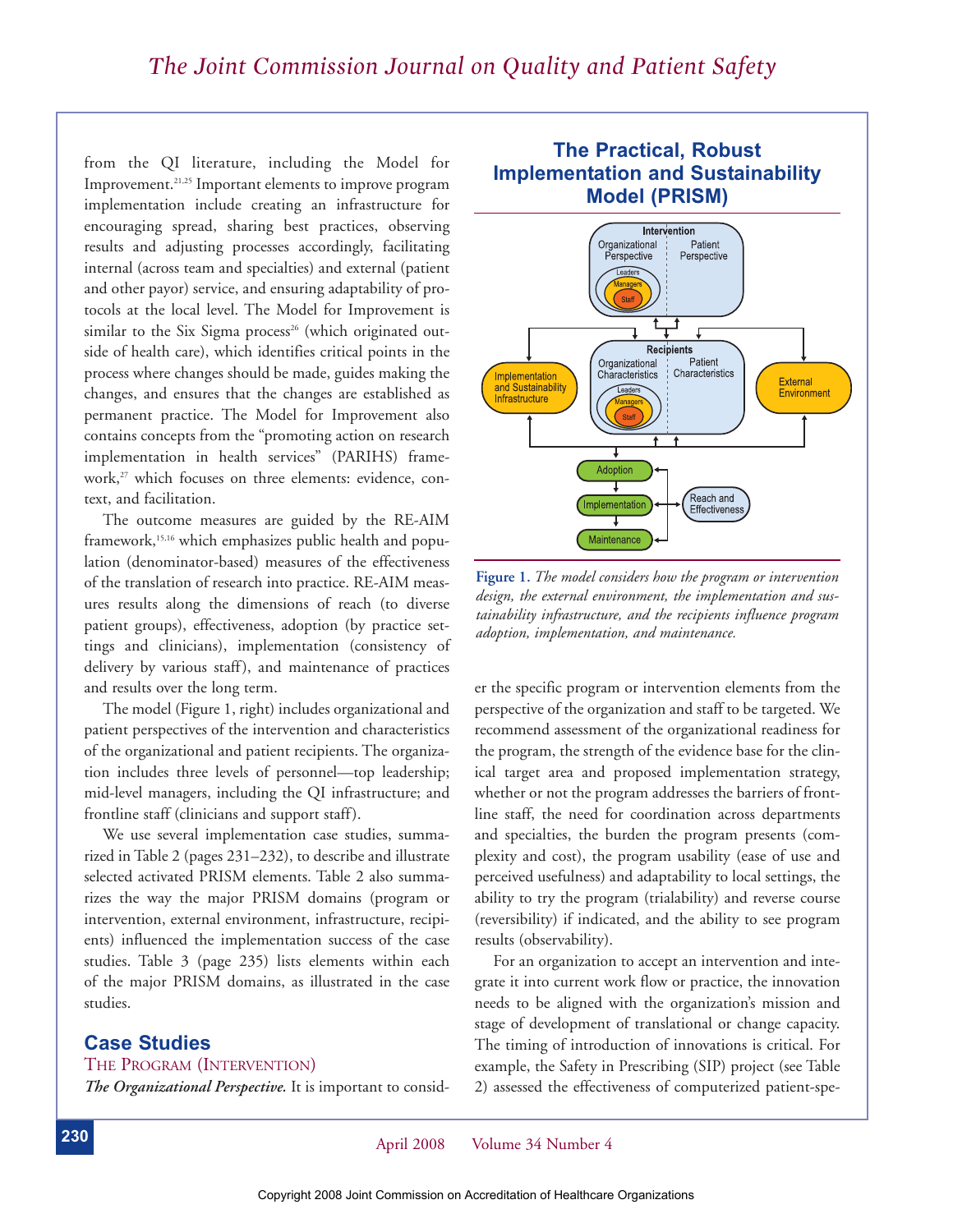| <b>Study</b>                                                         | <b>Clinical Area</b>                          | Intervention                                                                                                                                                                     | <b>Results</b>                                                                                                                                                                                                                                                                                                                                                                                           | <b>PRISM Elements Activated</b>                                                                                                                                                                                                                                                                                                                                                                                                                                                                                                                                                                                                                                                                                                                                                                                                                                                                                                                  |
|----------------------------------------------------------------------|-----------------------------------------------|----------------------------------------------------------------------------------------------------------------------------------------------------------------------------------|----------------------------------------------------------------------------------------------------------------------------------------------------------------------------------------------------------------------------------------------------------------------------------------------------------------------------------------------------------------------------------------------------------|--------------------------------------------------------------------------------------------------------------------------------------------------------------------------------------------------------------------------------------------------------------------------------------------------------------------------------------------------------------------------------------------------------------------------------------------------------------------------------------------------------------------------------------------------------------------------------------------------------------------------------------------------------------------------------------------------------------------------------------------------------------------------------------------------------------------------------------------------------------------------------------------------------------------------------------------------|
| Re-fracture<br>Intervention<br>Trials (REFIT)<br>1 and $2^{\dagger}$ | Postfracture<br>management of<br>osteoporosis | REFIT 1:<br>- Patient-specific<br><b>EMR</b> reminder to<br><b>PCP</b><br>- Phone-based<br>nurse case man-<br>agement pilot<br>REFIT 2:<br>- Combined inter-<br>ventions adopted | REFIT 1:<br>- Reminder increased<br><b>BMD</b> measurement<br>and osteoporosis treat-<br>ment.<br>- Phone-based nurse<br>case management<br>increased treatment.<br>REFIT 2:<br>- Program led to<br>increased population<br><b>BMD</b> measurement<br>and osteoporosis treat-<br>ment; geographic vari-<br>ation in effect noted.<br>- Effect remained posi-<br>tive but eroded some-<br>what over time. | <b>Program (Interventions)</b><br>- Evidence base strong<br>- Barriers of staff addressed<br>- Solved coordination between specialty and primary care<br>- Tracking of results<br><b>External Environment</b><br>- New HEDIS measure increased interest.<br>Implementation and Sustainability Infrastructure<br>- Dedicated team<br>- Bridge researchers helped identify improvement opportunity and<br>solutions.<br>- Adaptable protocol allowed creative use of staff.<br>- Adopter training and support and sharing of best practices minimal<br>- Plan for sustainability incomplete<br><b>Recipients</b><br>- Strong management support for improving HEDIS measure<br>- Strong clinical leadership<br>- Patient tracking system facilitated management.<br>- Consistent performance data provided<br>- Expectation by organization of sustainability mixed<br>- Older patient age, prevalent dementia served as barriers to<br>treatment. |
| Safety in<br>Prescribing                                             | Risky prescribing                             | Alerts at computer-<br>ized order entry for<br>medication interac-<br>tions, elder pre-<br>scribing, and renal<br>dosing                                                         | - Potential prescribing<br>errors reduced<br>- Alerts for elder<br>prescribing adopted<br>nationally                                                                                                                                                                                                                                                                                                     | <b>Program (Intervention)</b><br>- Organization aimed to improve benefit from EMR<br>- Safety an organizational priority<br>- Alerts facilitated recognition of risky prescribing.<br>- Alert usability maximized<br>- Methods to track results in place<br><b>External Environment</b><br>- Increasing regulatory interest in safety<br>Implementation and Sustainability Infrastructure<br>- Bridge researcher assisted to develop, implement, and evaluate<br>alerts<br>- Multidisciplinary implementation team<br>- Informatics clinical champion has local and national support roles.<br>- Alert maintenance transferred to local staff<br><b>Recipients</b><br>- Strong management support<br>- Clinical leadership pharmacy and informatics<br>- Alerts tailor existing EMR functionality.<br>- Sustainability pre-planned and expected                                                                                                  |
| Lab Alert                                                            | Therapeutic<br>monitoring                     | Patient-specific<br><b>EMR</b> reminder to<br>the PCP, an auto-<br>mated voice mes-<br>sage to the patient,<br>and pharmacy team<br>outreach                                     | - All 3 interventions<br>increased laboratory<br>monitoring at treatment<br>initiation compared to<br>usual care.<br>- AVM most<br>cost-effective<br>- AVM implemented for<br>cancer screening<br>reminders                                                                                                                                                                                              | <b>Program (Intervention)</b><br>- Reminders provided safety net for lab monitoring.<br>- Pre-testing enhanced acceptability to staff and patients.<br>- Strength evidence base mixed<br><b>External Environment</b><br>- Increased regulatory interest in safety<br>- New HEDIS measure for therapeutic monitoring<br><b>Implementation and Sustainability Infrastructure</b><br>- Data supporting effectiveness<br>- Dedicated teams performed interventions.<br>- Sustainability not pre-planned<br>- Bridge researchers facilitate implementation of AVM in<br>another priority clinical area.<br><b>Recipients</b><br>- Strong management support<br>- Pharmacy provides clinical leadership.<br>- Existing EMR and pharmacy procedures facilitate interventions.<br>- Little expectation of sustainability<br>- Older patient age facilitated therapeutic monitoring.                                                                      |

**<sup>231</sup>** April 2008 Volume 34 Number 4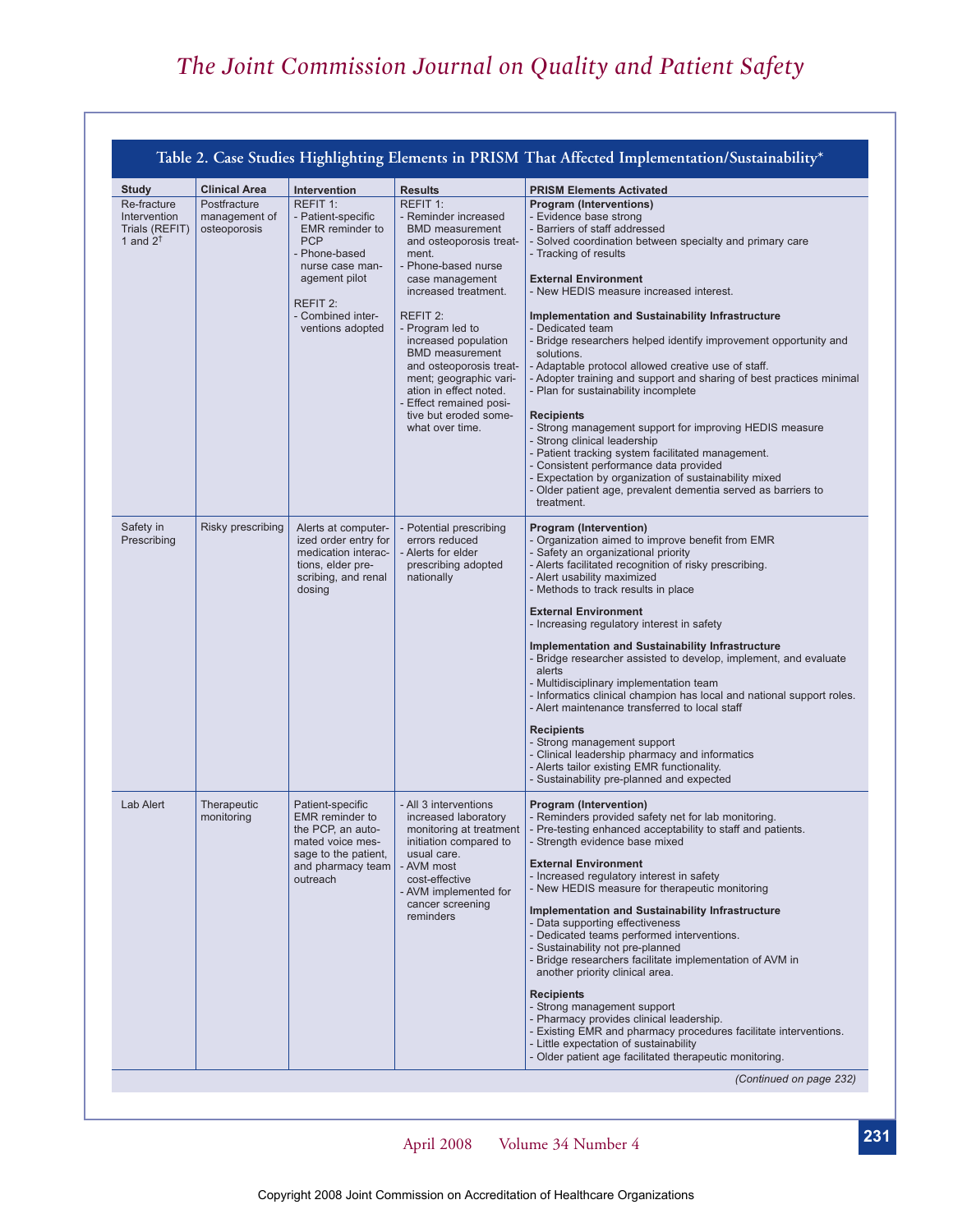| Table 2. Case Studies Highlighting Elements in PRISM That Affected Implementation/Sustainability* |                                           |                                                                                                                                                              |                                                                                                               |                                                                                                                                                                                                                                                                                                                                                                                                                                                                                                                                                                                                                                                                                                                                                                                                                                                                                                                                                                                                                |
|---------------------------------------------------------------------------------------------------|-------------------------------------------|--------------------------------------------------------------------------------------------------------------------------------------------------------------|---------------------------------------------------------------------------------------------------------------|----------------------------------------------------------------------------------------------------------------------------------------------------------------------------------------------------------------------------------------------------------------------------------------------------------------------------------------------------------------------------------------------------------------------------------------------------------------------------------------------------------------------------------------------------------------------------------------------------------------------------------------------------------------------------------------------------------------------------------------------------------------------------------------------------------------------------------------------------------------------------------------------------------------------------------------------------------------------------------------------------------------|
| <b>Study</b>                                                                                      | <b>Clinical Area</b>                      | <b>Intervention</b>                                                                                                                                          | <b>Results</b>                                                                                                | <b>PRISM Elements Activated</b>                                                                                                                                                                                                                                                                                                                                                                                                                                                                                                                                                                                                                                                                                                                                                                                                                                                                                                                                                                                |
| <b>Diabetes</b><br>Priority<br>Program                                                            | Diabetes care<br>quality improve-<br>ment | Computer-assisted<br>quality improvement<br>program for adult<br>diabetes patients<br>and health care<br>providers in 30<br>Colorado primary<br>care offices | Improved patient-<br>centered self-man-<br>agement counseling<br>and HEDIS-related<br>performance<br>measures | <b>Program (Intervention)</b><br>- Provided patient information not conveniently available<br>- Summarized tests and HEDIS criteria the patient was<br>'due for'<br>- Included user-friendly prompts for patients, physicians, and staff to<br>enhance communication about diabetes care<br><b>External Environment</b><br>- Supported and promoted by malpractice insurer<br>- Congruent with many diabetes quality improvement efforts in state and<br>nation<br>Implementation and Sustainability Infrastructure<br>- Several aspects were automated and did not require staff time.<br>- Nurse or staff telephone follow-up proved difficult to sustain.<br>- Touch-screen computers and study implementation materials left with<br>practices following study<br><b>Recipients</b><br>- Diabetes was a high-priority area these practices were interested in.<br>- A number of participating practices were rural, small, unaffiliated mixed-<br>payor settings that typically did not have such support. |
| Health<br>Information<br>Technology<br>(HIT) Smoking<br>Cessation<br>Project                      | Smoking cessa-<br>tion                    | Fax referral system<br>to the state tobacco<br>quit line through a<br>one-step fax referral<br>system                                                        | Enhanced<br>provision of<br>smoking cessation<br>services                                                     | <b>Program (Intervention)</b><br>- Generated feedback reports based on highly credible USPSTF "5A's"<br>counseling model<br>- Feedback reports generated from EMR information did not require<br>added time from clinical staff.<br>- Format and content of feedback reports developed in collaboration with<br>practices<br><b>External Environment</b><br>- Smoking identified as important key preventive service in health care<br>plan<br>- State had developed and publicized Quit Line with easy referral from<br>physicians.<br><b>Implementation and Sustainability Infrastructure</b><br>- Individual practitioner reports automatically were generated using<br>natural language programming.<br>- Tie-in with state Quit Line and easy referral enhanced implementation.<br><b>Recipients</b><br>- All staff recognized importance and cost-effectiveness of smoking<br>counseling; just challenging to implement.                                                                                 |

\* PRISM, Practical, Robust Implementation and Sustainability Model; EMR, electronic medical record; BMD, bone mineral density; PCP, primary care provider; HEDIS, The National Center for Quality Assurance, Health Plan Employer Data and Information Set; AVM, automated voice messaging to patient; USPSTF, U.S. Preventive Services Task Force.

† References for the case studies are as follows:

- **Re-Fracture Intervention Trial Phase 1 and Phase 2 (REFIT1, REFIT2)**
- Feldstein A.C., et al.: Electronic medical record reminder improves osteoporosis management after a fracture: A randomized, controlled trial. *J Am Geriatr Soc* 54:450–457, Mar. 2006.
- Feldstein A.C., et.al.: An outreach program improved osteoporosis management after a fracture. *J Am Geriatr Soc* 55:1464–1409, Sep. 2007.
- **Safety in Prescribing**

- Feldstein A.C., et al.: Design and implementation of decision support for outpatient prescribing in an electronic medical record. The Safety in Prescribing study. *Advances in Patient Safety: From Research to Implementation.* AHRQ Publication No. 050021: 2005. Rockville, MD.

- Feldstein A.C., et al.: How to design computerized alerts to safe prescribing practices. *Jt Comm J Qual Saf* 30:602–613, Nov. 2004.
- **Lab Alert**
- Feldstein A.C., et al.: Improved therapeutic monitoring with several interventions: A randomized trial. *Arch Intern Med* 166:1848–1854, Sep. 25, 2006.
- **Diabetes Priority Program**
- Glasgow R.E., et al.: A practical randomized trial to improve diabetes care. *J Gen Intern Med* 19:1167–1174, Dec. 2004.
- Glasgow R.E., et al.: Randomized effectiveness trial of a computer-assisted intervention to improve diabetes care. *Diabetes Care* 28:33–39, Jan. 2005.
- **Health Information Technology (HIT) Smoking Cessation Program**
- Rahm A K., Palen T.E., Glasgow, R.E.: Challenges in switching electronic medical record systems: The Kaiser Permanente Colorado experience. Paper presented at the 12th Annual HMO Research Network Conference, Boston, May 2, 2006.
- Hazlehurst B., et al.: Natural language processing in the electronic medical record: Assessing clinician adherence to tobacco treatment guidelines. *Am J Prev Med* 29:434–439, Dec. 2005.

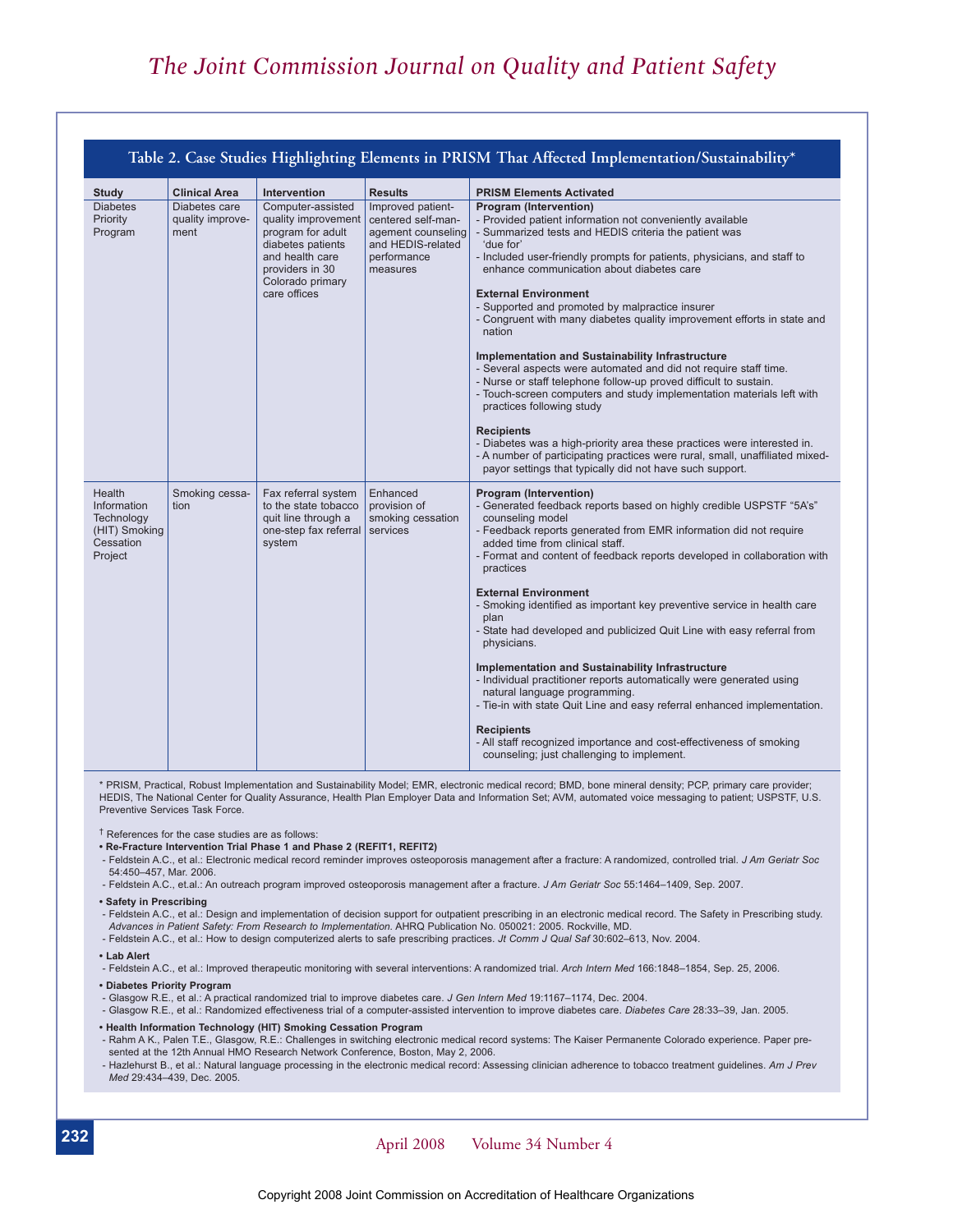cific decision support tools for providers to improve prescribing safety. Implementation of the alerts benefited from the organization's growing interest in patient safety and previous successes with computerized alerts on which it was ready to build. This innovation likely would not have worked well when the organization was in the midst of changing over to a new electronic medical record (EMR) or without other groundwork laid.28

PRISM also addresses factors involved in the implementation of evidence-based practices. The strength of the evidence base can affect staff willingness to change practices, however. For example, in the Lab Alert study, automated telephone call reminders to complete therapeutic monitoring were less effective for statins than for other medication classes. Several prescribers expressed doubts about the clinical importance of baseline laboratory monitoring for statins. Yet the strength of the evidence base is only one among many factors clinicians will consider when making a decision. The clinician's own experience, the particulars of the impending decision, and a complex web of sources of power and covert and overt sources of influence all contribute to decision making.<sup>29</sup> Six primary clinician and staff barriers need to be considered when promoting the implementation of evidence: lack of awareness, lack of familiarity, lack of agreement, lack of self-efficacy, lack of outcome expectancy, and the inertia of previous practice.<sup>30</sup>

Above all, programs need to address the barriers of frontline staff to effect change. In general, interventions that begin with a barrier and needs assessment are most effective.<sup>5,31</sup> The Re-Fracture Intervention Trial (REFIT; Table 2) Phase 1 RCT revealed that patient-specific clinical guideline advice to the primary care provider (PCP) delivered through an EMR reminder was highly effective in increasing the proportion of postfracture patients who receive guideline-recommended treatment. A major barrier to the evaluation and treatment of osteoporosis after a fracture was the discontinuity in care between acute fracture treatment and the evaluation and treatment of risk factors for fractures. Fractures generally were treated by an orthopedic specialist. When a postfracture patient returned to his or her PCP, often the fracture was healed and forgotten, so the PCP did not evaluate or address the patient's future fracture risk.

It is important not to create new barriers unintention-

ally with the intervention.<sup>32</sup> How useful a program is in meeting needs at the local level and how adaptable the program is to improve that usability appear important to successful diffusion.<sup>33</sup> For example, in the SIP project, our qualitative observation of user reactions and actions during alert presentation revealed unanticipated flaws<sup>34</sup> that led us to revise the alert presentation and text. The program later adopted the format of the safety alert nationwide, at least in part because of its improved face validity after usability testing. How much and through what mechanisms adaptation should be encouraged is a key area for future implementation research.<sup>35</sup>

The extent to which coordination is required across multiple departments or specialties is an important consideration in the success of new interventions.<sup>9</sup> The need for complex interdepartmental coordination may be a barrier to implementing new practices. Or, it may serve to bring new energy into a stagnant process, especially if energetic change agents can serve as departmental or specialty-based champions. For example, in REFIT2, a study that evaluated implementation of the REFIT1 intervention, the engagement of multiple departments involved in the care of osteoporotic fractures created an organizational groundswell of support for improvement and persuaded organizational leaders to fund the necessary dedicated intervention staff. Future studies should evaluate the notion that the need for change across departments slows the initial integration of programs, but once adoption and implementation have occurred, then the innovation is more likely to be sustained.

Staff at all levels of an organization are more apt to try an innovation if they can assess how well it might work before making a long-term commitment to it. "Observability," "trialability," and "reversibility"<sup>9</sup> form the basis of rapid cycle improvement methods<sup>10</sup> and are related to the ability to observe results. In REFIT, a trial of small-scale staff messaging through the EMR, which demonstrated that the messaging was acceptable to clinicians and improved the care of osteoporosis after a fracture, helped promote the program's implementation.

The ability of top and middle managers and frontline staff to observe meaningful results is important to implementing and sustaining interventions.<sup>5,33</sup> Positive initial results generally promote confidence and self-efficacy<sup>36</sup> among staff; thus, a monitoring program that provides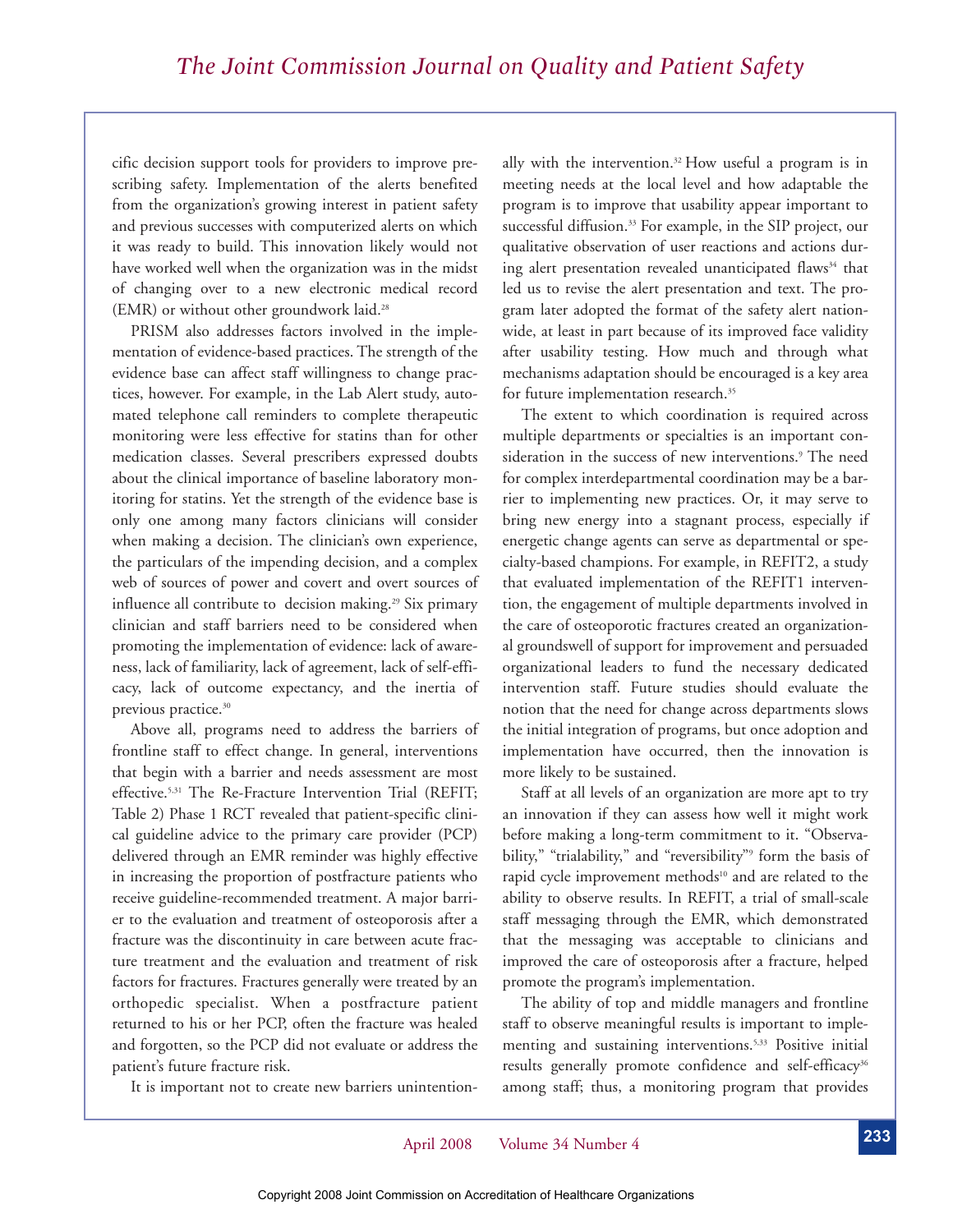early results is important. The Lab Alert study assessed the effectiveness of several interventions to improve laboratory monitoring in patients taking high-risk medications. Once managers saw the results—that automated telephone calls were an effective and efficient means of encouraging patients to complete needed services—they quickly adopted this innovation for mammography screening reminders.

*The Patient Perspective.* The patient perspective is often diluted by other concerns, and patient representatives may not be included on planning or innovation teams. Entire frameworks are devoted to the patient perspective, however.<sup>37-39</sup> Key patient-related features of interventions that should be considered when attempting to successfully implement a program include patient-centeredness, providing choices, addressing barriers, striving for seamless transition between program elements, addressing service and access, minimizing patient burden (that is, the complexity and cost required to respond), developing collaboratively set goals and action plans, and providing patient feedback. These features are common to many clinical domains. The extent to which programs are "patient centered,"38,39 provide advice or tools appropriate to patient readiness or stage of change,<sup>4,40</sup> and provide patients with choices to enhance patient activation<sup>41,42</sup> and autonomy will predict success, especially in the face of chronic illness. It is also important to evaluate the target patient group's key barriers to following the program advice or collaboratively set goals.<sup>31</sup> For example, in REFIT2 we found that a large proportion of the target population had been diagnosed with dementia—a subgroup that the program did not target. The Diabetes Priority Program (Table 2), on the other hand, placed a heavy emphasis on patient choice, tailoring, collaborative goal setting, and barriers identification.

Patients may encounter difficulty in following through with advice because of barriers presented by the way in which the program is organized. Seamless transitions between program elements and service and access issues is important, especially for patients with complex health care needs and many providers, or for transitions in and out of the hospital or other care settings.<sup>43</sup> It is important to provide mechanisms for rapid feedback and program adjustment and to design and pilot a critical path that patients can use to follow through with advice. When considering

the usability of an intervention tool for clinicians, it is equally important to consider usability and burden from the patient's perspective. Clear and simple delivery and minimal barriers can help patients follow through on advice. For example, attending to health literacy issues is critical.44

Patients concerned about confidentiality may perceive major barriers to follow-through. We were surprised to discover such concerns in the pilot phase of the Lab Alert study. When receiving the telephone reminders for medication-related laboratory testing, patients requested to enter personal information to ensure they were the individual for whom the message was intended often feared that this information would be misused, and the intervention was adjusted to address this concern.

Finally, if we expect patients or provider teams to participate in repetitive tasks, such as serial screening, or multiple behaviors related to lifestyle or medication adherence, we need to provide feedback on their successes and failures. In this respect, patients are similar to clinical and managerial staff that benefit from feedback. In the Diabetes Priority Program, patients received feedback at each office visit on care criteria that they had met and those that they were due for. In the Health Information Technology program for smoking cessation, practice teams receive quarterly feedback reports on their performance.

#### THE RECIPIENTS

*Organizational Characteristics.* Organizations have characteristics that affect their ability to successfully change behaviors in a given clinical area (Table 3, page 235). These factors need to be considered at three organizational levels—top management, middle managers, and frontline teams.

The organization's financial and structural health and staff history, culture, and morale can help predict a given intervention's fit and potential success. Organizations with a culture of risk taking may be more apt to try programs that deviate from previous practices. Others may need to limit themselves to smaller steps on the road to improvement. We found during the course of REFIT and SIP that there was a great deal of enthusiasm for improving quality by capitalizing on computerized decision support and identifying ways to receive a return on investment on an EMR. In the Health Information Technology project,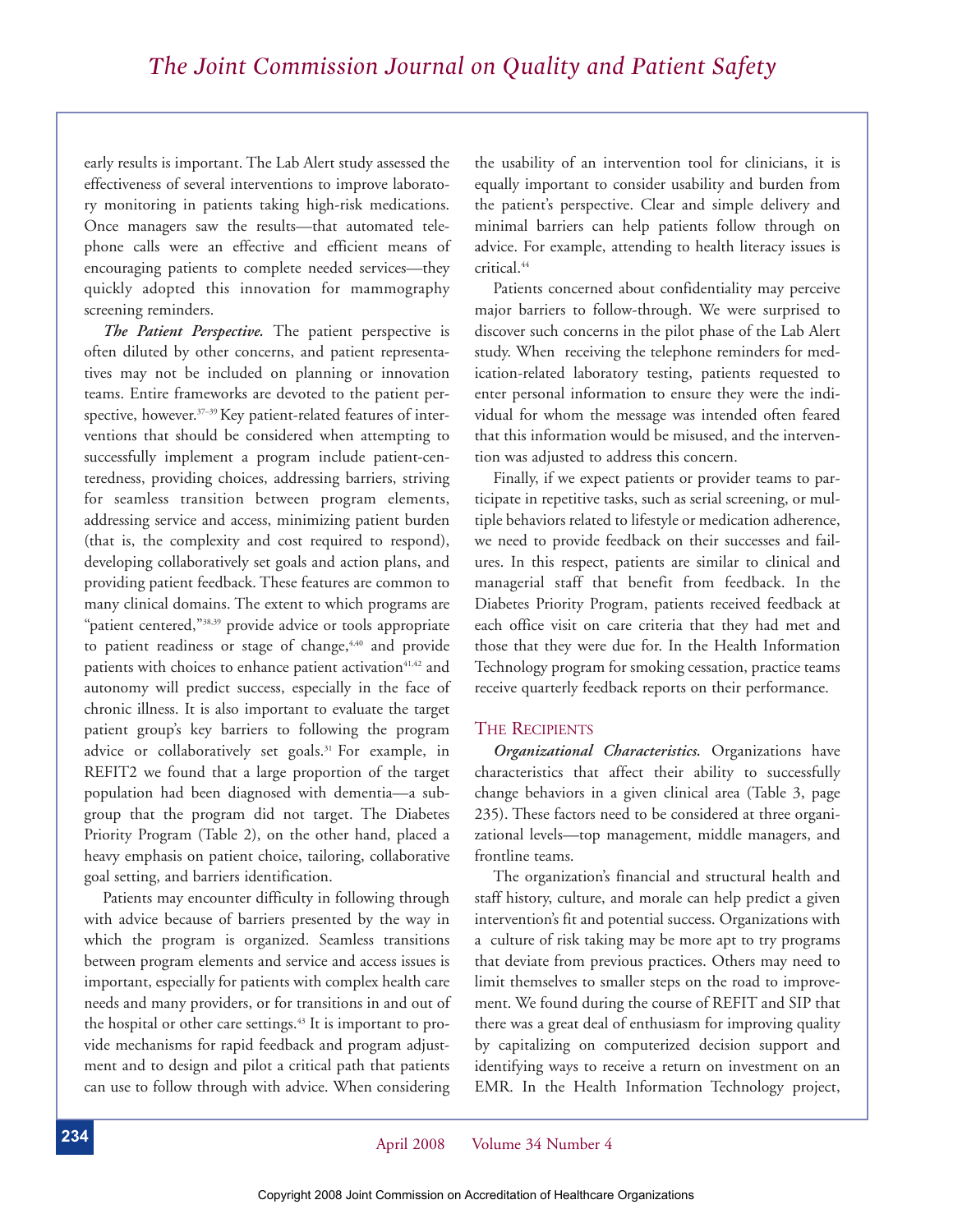| <b>Program (Intervention)</b>        |                                                                   |
|--------------------------------------|-------------------------------------------------------------------|
| Organizational perspective*          | $\blacksquare$ Readiness                                          |
|                                      | Strength of the evidence base                                     |
|                                      | Addresses barriers of frontline staff                             |
|                                      | Coordination across departments and specialties                   |
|                                      | Burden (complexity and cost)                                      |
|                                      | Usability and adaptability                                        |
|                                      | Trialability and reversibility                                    |
|                                      | Ability to observe results                                        |
| Patient perspective                  | Patient centeredness                                              |
|                                      | Provides patient choices                                          |
|                                      | Addresses patient barriers                                        |
|                                      | Seamlessness of transition between program elements               |
|                                      | Service and access                                                |
|                                      | Burden (complexity and cost)                                      |
|                                      | $\blacksquare$ Feedback of results                                |
| <b>External Environment</b>          | Payor satisfaction                                                |
|                                      | Competition                                                       |
|                                      | Regulatory environment                                            |
|                                      | Reimbursement                                                     |
|                                      | Community resources                                               |
| <b>Implementation and</b>            | Performance data                                                  |
| <b>Sustainability Infrastructure</b> | Dedicated team                                                    |
|                                      | Adopter training and support                                      |
|                                      | Relationship and communication with adopters (bridge researchers) |
|                                      | Adaptable protocols and procedures                                |
|                                      | Facilitation of sharing of best practices                         |
|                                      | Plan for sustainability                                           |
| <b>Recipients</b>                    |                                                                   |
| Organizational characteristics*      | Organizational health and culture                                 |
|                                      | Management support and communication                              |
|                                      | Shared goals and cooperation                                      |
|                                      | Clinical leadership                                               |
|                                      | Systems and training                                              |
|                                      | Data and decision support<br>Staffing and incentives              |
|                                      | Expectation of sustainability                                     |
|                                      |                                                                   |
| <b>Patient characteristics</b>       | Demographics                                                      |
|                                      | Disease burden                                                    |
|                                      | Competing demands<br>Knowledge and beliefs                        |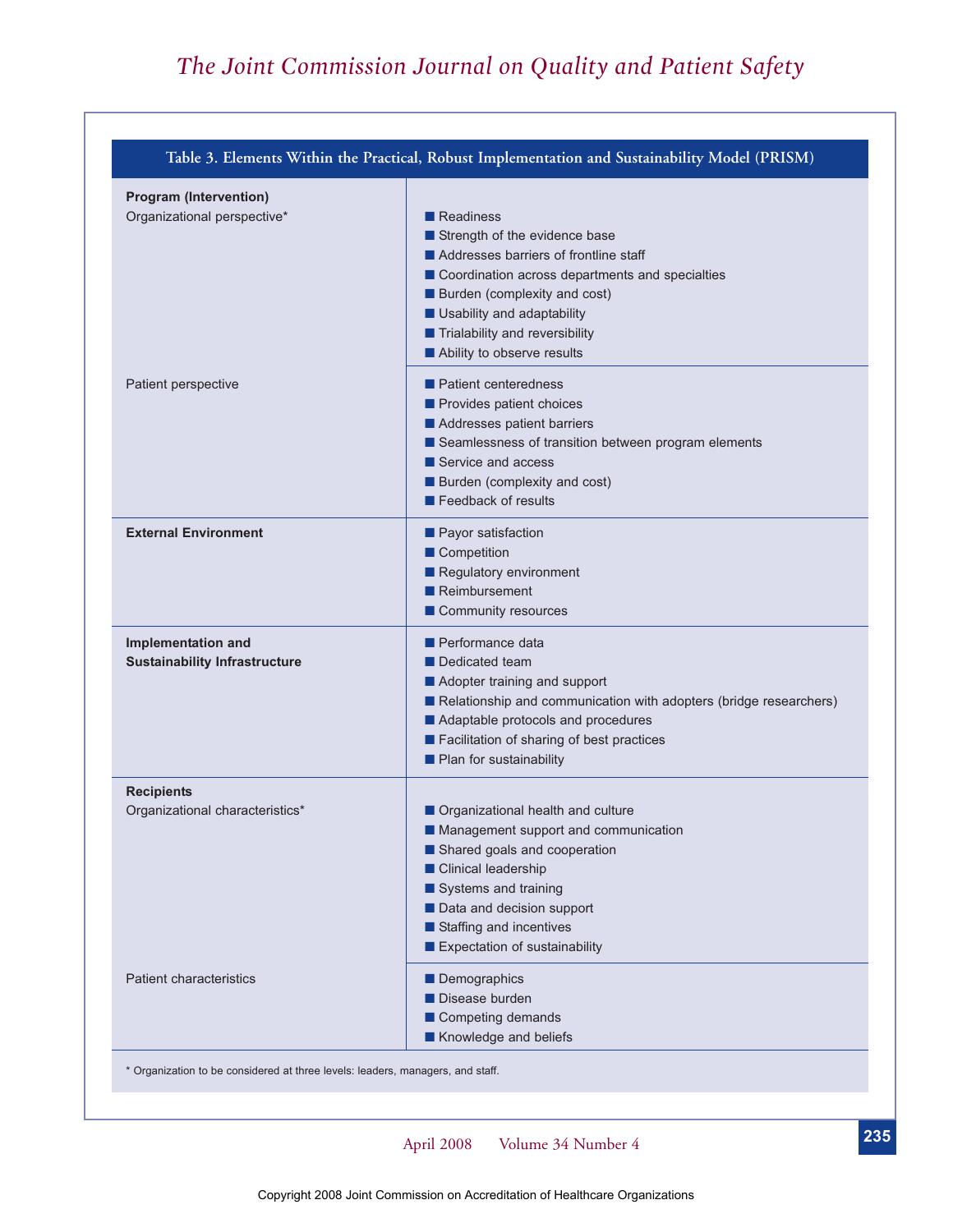many practices were interested primarily in "referral options" that did not involve restructuring office visits.

Management support is a commonly described key success factor for practice improvement.<sup>21</sup> Tangible and symbolic management support is a prominent feature of CCM<sup>14</sup> and diffusion of innovations.<sup>9</sup> However, the engagement of senior leaders is often prioritized, so that other (especially mid-level) managers may also have little interest in implementation efforts with lower priority.<sup>33,41</sup> Goals shared across all organizational levels and clear communication of those goals appear important, particularly at the level of frontline staff.<sup>45</sup> The case studies highlighted here began with extensive efforts to involve key leaders and to work with them to strategically communicate their support to other staff. There is no one right way to do this, and the size and extent of the necessary buy-in and communication vary by project. There is value to including representatives from all involved departments and staff roles as advisors or as part of a formal advisory or decisionmaking committee. REFIT 1 and 2 capitalized on an existing QI committee for osteoporosis, an approach that was particularly effective and is generalizable to many health care organizations. The committee members were involved in selecting the clinical area to target, obtaining funding, finalizing study methods, and interpreting and implementing the results. Community-based participatory research,<sup>46</sup> used to address public health problems in complex settings, has had limited use for translating medical research into practice but was helpful in involving office staff in planning for implementation of the Diabetes Priority Program.

Several other critical organizational factors are well documented in CCM: the need for strong clinical leadership, clinical information systems that provide performance data, and decision support and systems of care that support improved implementation of care pathways. An endocrinologist who was an opinion leader facilitated the research methods that allowed the documentation of efficacy in REFIT1 and then ensured that organizational resources were allocated for REFIT2. Decision support enabled by an EMR formed the basis of both the REFIT and SIP interventions.

Also as noted in Table 3, staffing levels and mix and alignment of staff incentives with organizational goals can influence the success of program implementation. It is important to present new programs and interventions in the context of key organizational goals and values. For example, in the second intervention year of REFIT2, improvement of postfracture management of osteoporosis became a formal organizational goal. As a result, clinical leaders assisting with guiding the QI effort were able to obtain increased staffing for the program, resulting in more complete implementation.

Staffing levels that allow use of existing staff during early piloting and delivery of programs generally facilitate translation of research findings into practice. For example, in Safety in Prescribing, programming of the alerts was completed by existing staff, encouraging longer-term use of the intervention. In the Diabetes Priority Program, existing staff within each specific clinic were trained to assist patients with the computer-based assessment and goal-setting program and to follow up on patient action plans.

The goal of program and performance maintenance (sustainability) should be planned for from the beginning.26,47 For example, in the SIP project, two aspects of implementation facilitated long-term maintenance of the alerts:

1. Two physician leaders—the director of the formulary committee and the director for clinical content for the EMR—were involved from the development phase and served as organizational champions after the research project ended.

2. Programming and maintenance of the prescribing alerts used a combination of organizational and research staff and were fully turned over to the organization during the project period.

Lab Alert was an efficacy study; sustainability was not expected or preplanned, and as predicted by PRISM, it was not achieved. In REFIT, plans for sustainability and implementation training and support were incomplete. These elements likely explained the erosion of the effect of the intervention observed over time.

*Patient Characteristics.* Characteristics of patient recipients of interventions need to be considered to maximize intervention effectiveness and reach important patient subgroups. A complete review of this area is outside the scope of this article, but a few factors are common to all clinical areas. The targeted patients' range of characteristics must be considered, such as age, gender, socioeconom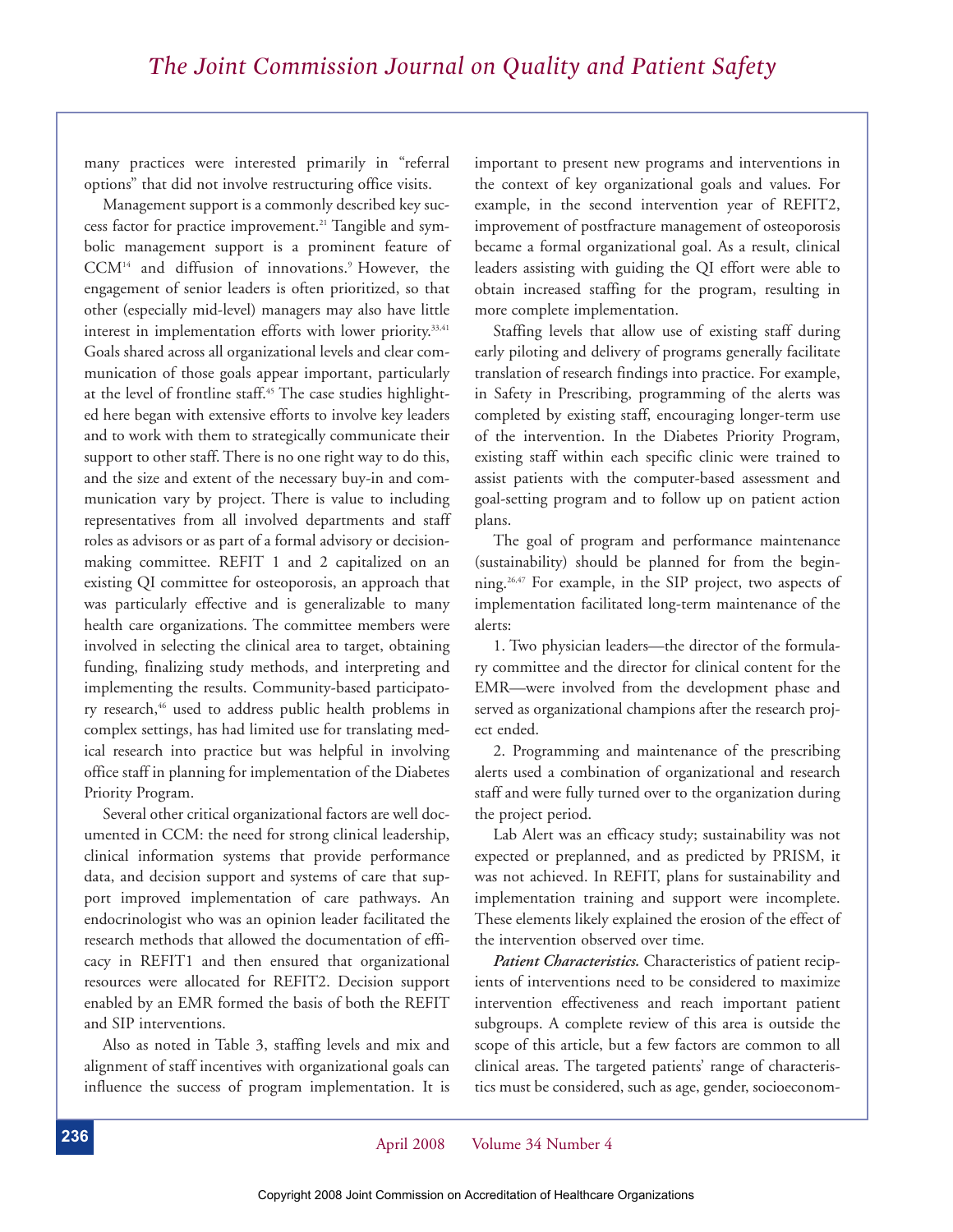ic status, health literacy,<sup>48,49</sup> native language, and culture. Patients often have competing demands for their attention, and pre-existing health conditions or family or work demands may make it physically challenging to follow through with encouraged actions. For example, in REFIT2, some elderly patients found it difficult to travel to bone mineral density screening sites. In SIP, older age facilitated laboratory monitoring, perhaps because older patients were likely to go to medical facilities where testing could be completed. Often these elements can be ascertained by literature review, but there is no substitute for evaluating local and individual barriers to participation, especially among nonresponders. The Diabetes Priority Program coordinated multilevel QI sessions with existing clinic visits to avoid additional transportation barriers.

Patients who experience social support through families, friends, coworkers, or other patients with similar conditions are often more likely to respond to interventions.<sup>50</sup> Other potentially modifiable factors include patient knowledge and beliefs, including fear of the outcomes of the condition or its diagnostic or treatment process; perception of their own personal risk for or from the condition; and fatalism,<sup>51</sup> or the perception that the outcome is going to be bad whether or not the condition is discovered and managed.

*External Environment.* Elements relevant to the external environment (Figure 1 and Table 3) may be some of the most powerful predictors of success and therefore are key to implementation and maintenance.

Market forces such as payor satisfaction, especially when compared to satisfaction with the competition, can help accelerate change. The organization's "public face" is also affected by regulatory, accreditation, or reporting authorities. We saw this in REFIT2, where the implementation of a new osteoporosis National Committee for Quality Assurance Health Plan Employer Data and Information Set (HEDIS®) measure redoubled organizational efforts to improve program implementation. A Joint Commission requirement for specific safety programs may have facilitated SIP implementation.

Reimbursement and coverage issues also serve as a powerful motivator of provider, health care organization, and patient behavior. Community resources available to assist with interventions can help make a complex intervention affordable for organizations. For example, in the Health Information Technology project, partnering with the state's Tobacco Quit line through a one-step fax referral system substantially enhanced the provision of evidencebased smoking cessation services at minimal cost.

*Implementation and Sustainability Infrastructure.* Successful implementation requires a carefully crafted infrastructure. The initial support structure can be modified over time as the project moves from implementation to maintenance, but the key, as stated earlier, is to plan for sustainability from the start.<sup>47</sup> The relationship and communication between the individuals in this infrastructure and frontline adopters appear important.<sup>18</sup> The case studies highlight the value of partnerships that bridge the gap between research and health care operations, as others conducting implementation research have noted.<sup>52</sup> The REFIT, SIP, Health Information Technology, and Lab Alert projects were led by individuals who bridged the world between research and medical practice because of the nature of their work, training, interest, and/or experience. This bridging facilitated program implementation and the use of strategies with a strong evidence base.

The QI literature suggests the following success factors: ■ A dedicated team for implementation,<sup>53,54</sup> as opposed to the addition of unrealistic new work expectations for already committed staff

■ Routine performance measurement and data sharing<sup>55</sup> ■ Protocols and procedures that are adaptable at the local  $level<sup>18</sup>$ 

■ Implementation training and support, including providing forums for sharing best practices<sup>33,53,54</sup>

In REFIT2, a QI committee facilitated implementation and monitored performance. Although dedicated individuals completed discrete tasks related to the intervention, no specific infrastructure assisted with protocol adaptation or training. Although the program was effective, it was applied inconsistently, with local staff repeating mistakes from which others had already learned. Planned analyses will determine if this variation was associated with diminished program effectiveness.

A maintenance infrastructure needs to address periodic performance review and adjustments to infrastructure, protocols, and procedures. Often, this is forgotten soon after initial implementation. In SIP, after the study period had ended, alert malfunction periodically went unno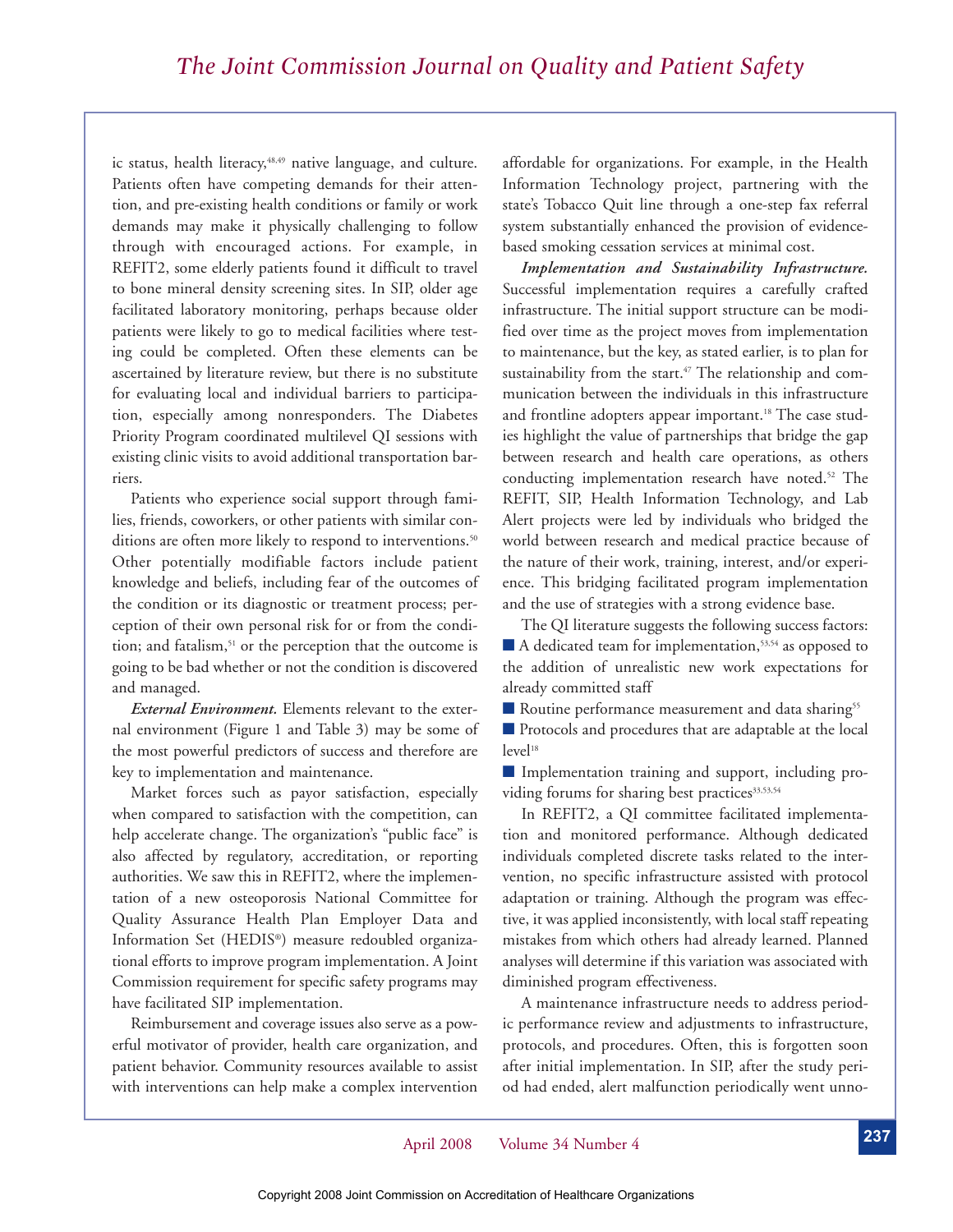ticed, and it became apparent to all involved that the maintenance infrastructure was inadequate. This prompted a move to using a more richly staffed nationwide maintenance source for the alerts. Careful consideration of sustainability infrastructure needs during implementation may smooth the way for long-term program maintenance.

#### **Measures of Implementation Success**

Measurement and feedback are critical elements for implementation success. The extent to which programs are adopted or fully and consistently implemented<sup>16</sup> is an important measure of how acceptable adopters find the interventions and of implementation infrastructure function. Programs and processes should be adjusted early in response to these measures, as a program that is not used has no chance of being effective. Programs that have limited reach to important patient subgroups will have diminished effectiveness, and identification and measurement of subgroup response will enable critical intervention enhancements.<sup>56</sup> Organizational feedback of early measures of program effectiveness should guide program adoption and maintenance in a critical feedback loop. Also, success breeds success, in that organizations will replicate programs and implementation strategies across different clinical areas if enough elements in the important domains (Table 3) are aligned. To be successful long term in producing panel- or populationwide improvement, a program needs to address all or most of the RE-AIM factors of reach, effectiveness, adoption, implementation, and maintenance.57 Programs often focus only on indicators of effectiveness among active participants—for example, those patients who come to a particular program—without also considering denominator issues such as overall program reach and representativeness or implementation costs and demands on staff. Recently available RE-AIM metrics help to keep a broad and balanced evaluation focus when assessing program outcomes, including success across patient subgroups (especially health disparities), and different intervention staff and intervention  $costs$ <sup>56</sup>

#### **Discussion**

PRISM highlights elements associated with the success of intervention implementation and sustainability in our case

studies. As detailed in Table 2, each study had specific elements that came into play in all the key domains: the program (intervention), the external environment, the implementation and sustainability infrastructure, and the recipients. The degree to which each intervention achieved results delineated in the RE-AIM metrics—reach, effectiveness, adoption, implementation, and maintenance was explainable on the basis of the PRISM elements for success.

Table 4 (pages 239–241) summarizes key questions and suggestions to enhance implementation and sustainability for each PRISM domain. It is helpful to assess each key domain and its success factors early in implementation efforts to guide any necessary modifications. In this preliminary assessment of the utility of PRISM in the case studies presented, it appears that success is more likely if the intervention and implementation process activates three to four domains and one or more elements in each domain. There are perhaps even more helpful lessons from the many examples of failed implementation efforts<sup>58</sup>; a full review of them is beyond the scope of this paper. More often than not, however, failed implementation efforts do not focus on the core issue, that is, changing the delivery system design to overcome patient and clinician barriers to improving care.13 For example, the use of continuous QI alone without a clear focus on implementation leads to the activation of at most one or two PRISM domains and has failed in multiple settings.<sup>59,60</sup> Further research is needed to determine (1) if the number of PRISM domains activated is an important predictor of success in other implementation and dissemination reports and (2) which PRISM elements are most important for particular settings and clinical targets.<sup>61</sup>

#### **Conclusion**

The PRISM model provides a new tool for researchers and health care managers by integrating existing concepts relevant to translating research into practice. It also adds a new focus on the need to consider the characteristics and perspectives of three key levels of organizational workers senior leaders, middle managers, and frontline staff; the value of partnerships between the QI infrastructure and researchers that bridge the gap between research and operations; and the need to plan for an implementation and sustainability infrastructure from the outset to optimize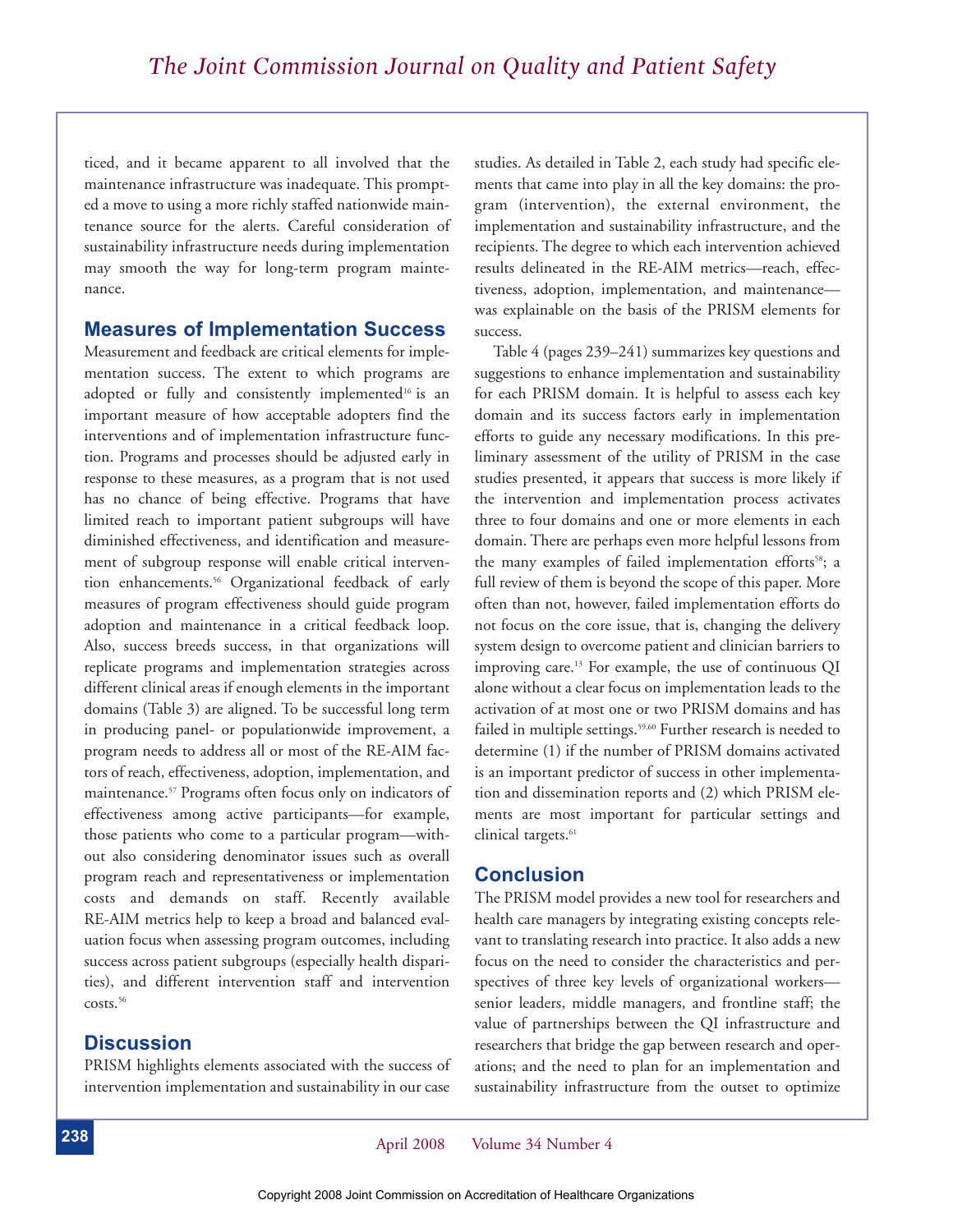| Table 4. Key Questions and Suggestions by Relevant Project Phase to Enhance<br>Implementation and Sustainability for Each Practical, Robust Implementation and Sustainability Model<br>(PRISM) Domain |                                                                                                                |                                |                                                                                                                             |  |
|-------------------------------------------------------------------------------------------------------------------------------------------------------------------------------------------------------|----------------------------------------------------------------------------------------------------------------|--------------------------------|-----------------------------------------------------------------------------------------------------------------------------|--|
| <b>PRISM Domain</b>                                                                                                                                                                                   | <b>Key Questions</b>                                                                                           | <b>Project Phase</b>           | <b>Suggestions</b>                                                                                                          |  |
| Program<br>(Intervention)<br>Organizational<br>Perspective                                                                                                                                            | Are key staff ready<br>to conduct intervention?                                                                | Development                    | Consider readiness of top leadership, middle<br>management, and frontline staff before<br>selecting intervention.           |  |
|                                                                                                                                                                                                       | Is the program complex<br>and burdensome?                                                                      | Development                    | Simplify the program while maintaining<br>essential elements.                                                               |  |
|                                                                                                                                                                                                       | Does the clinical target area<br>have a strong evidence base?                                                  | Development                    | If clinical evidence is weak, find the compelling<br>need for change (e.g., business imperative).                           |  |
|                                                                                                                                                                                                       | Can decision support be<br>embedded in work flow?                                                              | Development                    | Don't rely on strong evidence to create<br>change; whenever possible, embed tools to<br>support evidence base in work flow. |  |
|                                                                                                                                                                                                       | How much cross-departmental<br>coordination will be necessary?                                                 | Implementation                 | Assure processes coordinate needs of all<br>stakeholders.                                                                   |  |
|                                                                                                                                                                                                       | Can cross-departmental<br>coordination be used to<br>increase the number and<br>strength of project champions? | Implementation                 | Capitalize on the need for coordination to<br>deepen support.                                                               |  |
|                                                                                                                                                                                                       | Can staff try the program and<br>easily stop it if needed?                                                     | Implementation                 | Trialability and reversibility help convince staff<br>to adopt new programs.                                                |  |
|                                                                                                                                                                                                       | Will the program be usable and<br>modifiable without threatening<br>essential elements?                        | Development,<br>Implementation | Assess the usability and adaptability of the<br>program.                                                                    |  |
|                                                                                                                                                                                                       | Will key staff be able to<br>observe results?                                                                  | Development,<br>Implementation | Design monitoring so results can be seen<br>early.                                                                          |  |
| Program<br>(Intervention)<br>from Patient<br>Perspective                                                                                                                                              | Does the program address<br>important patient barriers<br>to response?                                         | Development                    | Evaluate and address at least 1-2 important<br>barriers with the program.                                                   |  |
|                                                                                                                                                                                                       | Is the program patient-centered?                                                                               | Development                    | Provide opportunities for patients to make<br>positive steps regardless of stage of change.                                 |  |
|                                                                                                                                                                                                       | Does the patient get the "run-<br>around" when trying to follow<br>advice?                                     | Implementation                 | Assess patient usability of program and<br>address service issues.                                                          |  |
|                                                                                                                                                                                                       | Is the program complex<br>and/or costly for patients?                                                          | Implementation                 | Simplify program and reduce patient<br>out-of-pocket cost as much as possible.                                              |  |
|                                                                                                                                                                                                       | Does the patient understand<br>when he/she has done well?                                                      | Implementation                 | Integrate patient feedback into programs.                                                                                   |  |
|                                                                                                                                                                                                       |                                                                                                                |                                | (Continued on page 240)                                                                                                     |  |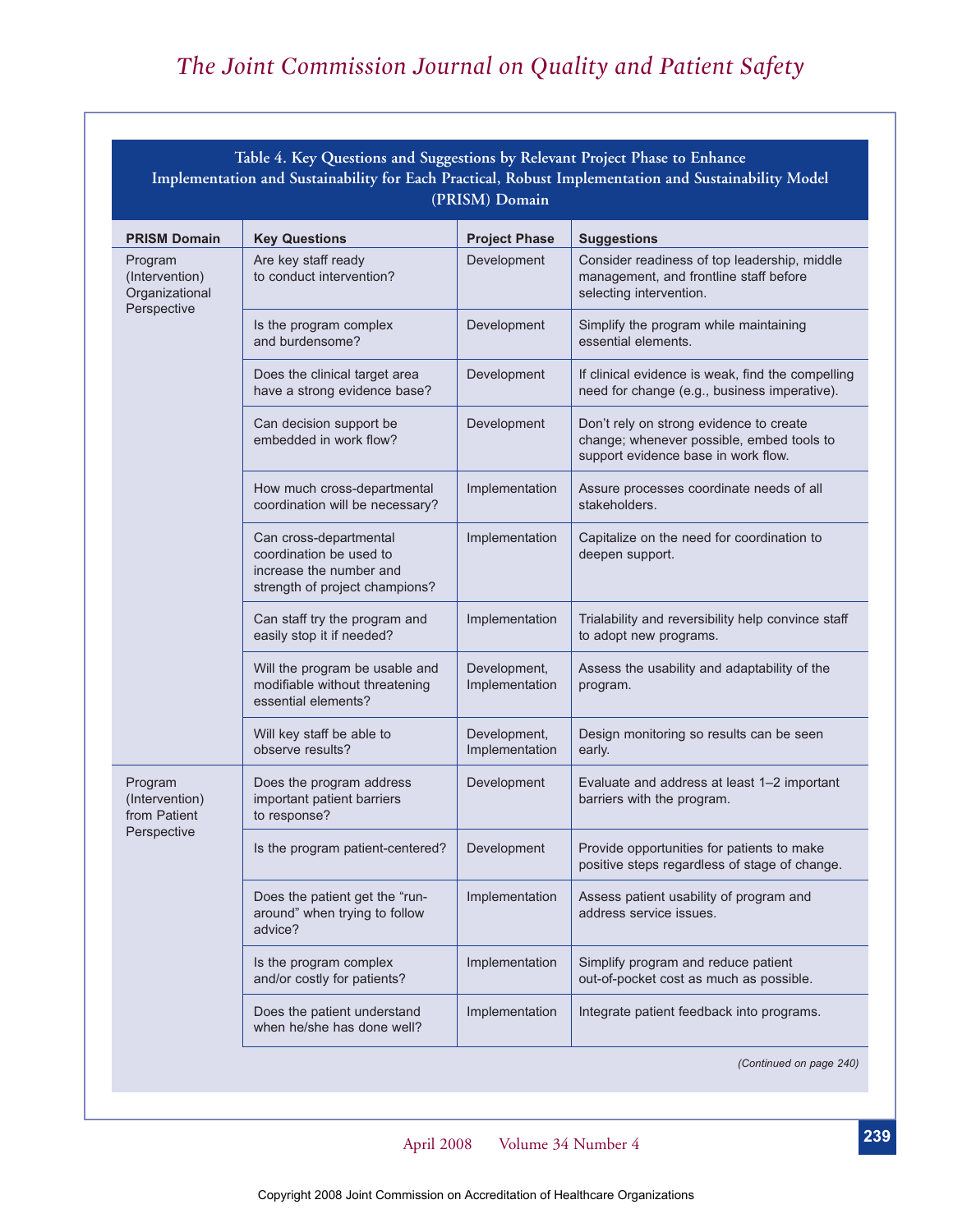| Table 4. Key Questions and Suggestions by Relevant Project Phase to Enhance<br>Implementation and Sustainability for Each Practical, Robust Implementation and Sustainability Model<br>(PRISM) Domain |                                                                                                                                                            |                                                |                                                                                                                                                   |  |
|-------------------------------------------------------------------------------------------------------------------------------------------------------------------------------------------------------|------------------------------------------------------------------------------------------------------------------------------------------------------------|------------------------------------------------|---------------------------------------------------------------------------------------------------------------------------------------------------|--|
| <b>PRISM Domain</b>                                                                                                                                                                                   | <b>Key Questions</b>                                                                                                                                       | <b>Project Phase</b>                           | <b>Suggestions</b>                                                                                                                                |  |
| Characteristics of<br>Organizational<br>Recipients                                                                                                                                                    | Will the financial and cultural<br>health be barriers to success?                                                                                          | Development                                    | Assess organizational health and culture; tailor<br>program as needed.                                                                            |  |
|                                                                                                                                                                                                       | Has the program received<br>support of key managers?                                                                                                       | Development,<br>Implementation                 | Work with all levels of management to earn<br>and communicate program support.                                                                    |  |
|                                                                                                                                                                                                       | Are systems available to<br>support data gathering and<br>provision of decision support?                                                                   | Development,<br>Implementation                 | Assess how to and who will gather<br>performance data; encourage system<br>improvement to enhance clinical decision<br>support whenever possible. |  |
|                                                                                                                                                                                                       | Will staffing levels and training<br>allow for use of existing staff?                                                                                      | Development,<br>Implementation                 | Use existing staff during early stages to<br>ease implementation.                                                                                 |  |
|                                                                                                                                                                                                       | Do key staff expect program<br>to be sustainable?                                                                                                          | Development,<br>Implementation                 | Assess factors that facilitate sustainable<br>programs; encourage key managers to expect<br>and communicate expectation of sustainability.        |  |
|                                                                                                                                                                                                       | How do staff at all levels<br>perceive net benefit of program?                                                                                             | Development,<br>Implementation                 | Assess and provide education in modifiable<br>areas, i.e., knowledge, beliefs, and perceived<br>risk of inaction.                                 |  |
|                                                                                                                                                                                                       | Does the organization have one<br>or more clinical opinion leaders<br>in target area?                                                                      | Development,<br>Implementation,<br>Maintenance | Engage clinical leaders from planning through<br>implementation and maintenance stages.                                                           |  |
|                                                                                                                                                                                                       | Do staff incentives relate<br>to target area?                                                                                                              | Development,<br>Implementation,<br>Maintenance | Highlight how program helps staff meet<br>organizational expectations.                                                                            |  |
| Characteristics of<br><b>Patient Recipients</b>                                                                                                                                                       | Are the prevailing characteristics<br>and barriers of patient<br>participants known?                                                                       | Development                                    | Assess target group characteristics and<br>barriers prior to program implementation.                                                              |  |
|                                                                                                                                                                                                       | Are disease burden and<br>competing demands of target<br>patient group understood?                                                                         | Development                                    | Assess disease burden and pattern of care to<br>better design program.                                                                            |  |
|                                                                                                                                                                                                       | What are common knowledge, be-<br>liefs, and perceived risk patterns?                                                                                      | Development                                    | Assess modifiable factors regarding patient<br>perceived net benefit.                                                                             |  |
| External<br>Environment                                                                                                                                                                               | Have performance gaps led<br>to patient or group payor<br>dissatisfaction? Is this a public<br>measure, and has the competition<br>had better performance? | Development,<br>Implementation,<br>Maintenance | Highlight gaps in satisfaction and other areas<br>of performance to build support.                                                                |  |

*(Continued on page 241)*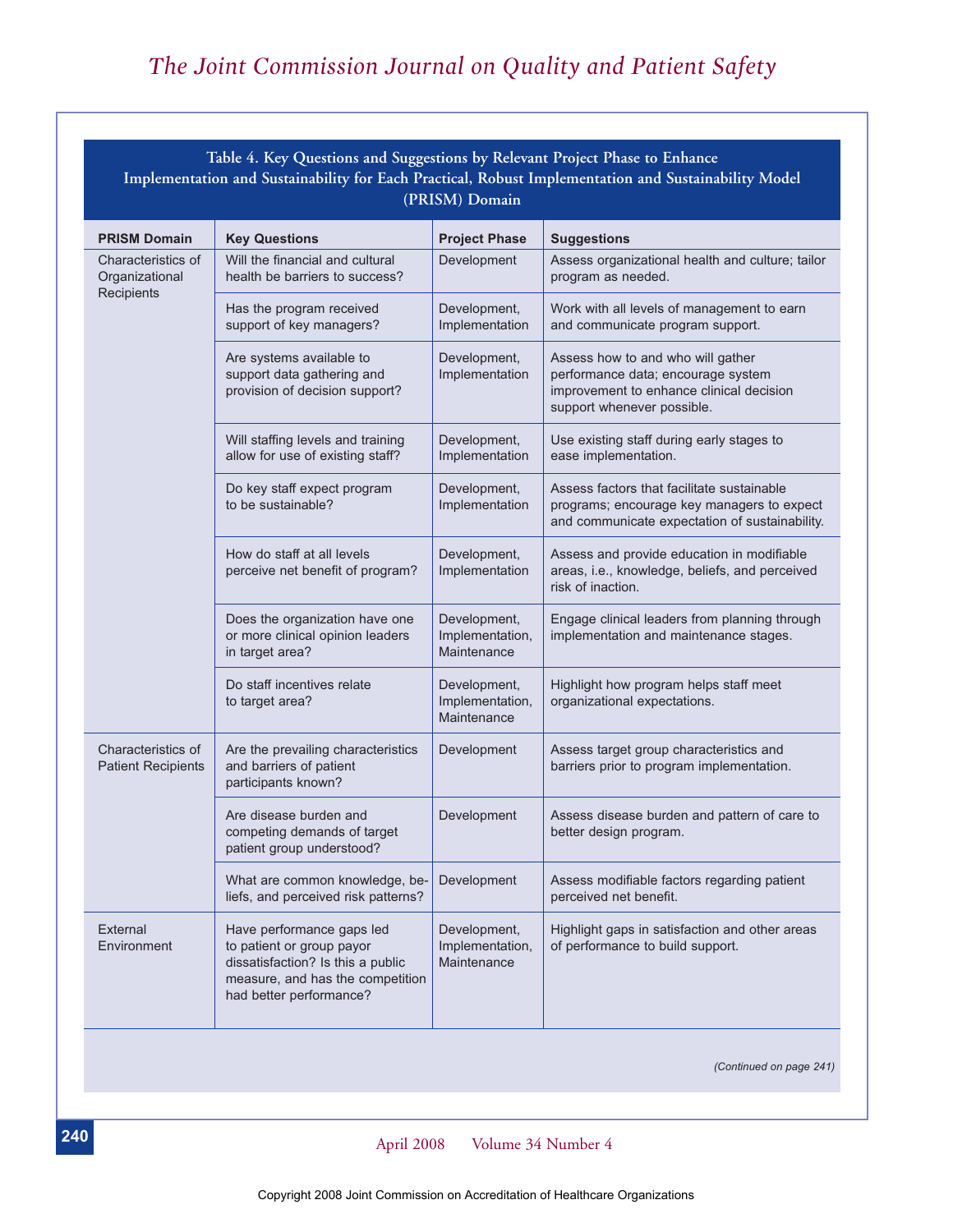| Table 4. Key Questions and Suggestions by Relevant Project Phase to Enhance<br>Implementation and Sustainability for Each Practical, Robust Implementation and Sustainability Model<br>(PRISM) Domain |                                                                                                         |                                                |                                                                                                                                                  |  |
|-------------------------------------------------------------------------------------------------------------------------------------------------------------------------------------------------------|---------------------------------------------------------------------------------------------------------|------------------------------------------------|--------------------------------------------------------------------------------------------------------------------------------------------------|--|
| <b>PRISM Domain</b>                                                                                                                                                                                   | <b>Key Questions</b>                                                                                    | <b>Project Phase</b>                           | <b>Suggestions</b>                                                                                                                               |  |
| <b>Fxternal</b><br>Environment,<br>cont.                                                                                                                                                              | Have gaps in performance<br>put the organization at legal<br>or regulatory risk?                        | Development,<br>Implementation,<br>Maintenance | Highlight these factors, as they are the most<br>powerful in this domain.                                                                        |  |
|                                                                                                                                                                                                       | Do reimbursement or coverage<br>issues affect patient or staff<br>behavior?                             | Development,<br>Implementation,<br>Maintenance | Assess effect on staff and patients; work<br>with policy- and decision-makers to alleviate<br>burden or provide incentives when possible.        |  |
|                                                                                                                                                                                                       | Are there community<br>resources that can<br>enhance program?                                           | Development,<br>Implementation,<br>Maintenance | Assess availability and quality of community<br>resources and integrate when possible.                                                           |  |
| Implementation<br>and Sustainability<br>Infrastructure                                                                                                                                                | Can a "bridge" researcher<br>facilitate implementation of<br>a proven practice?                         | Development                                    | Utilize individuals who participate in research,<br>evaluation, and implementation.                                                              |  |
|                                                                                                                                                                                                       | Should the sustainability<br>infrastructure be the same as<br>that used for implementation?             | Maintenance                                    | Identify key tasks after start-up is over and<br>determine who will complete them.                                                               |  |
|                                                                                                                                                                                                       | Can implementation and<br>sustainability tasks be part<br>of key staff job descriptions?                | Development,<br>Implementation,<br>Maintenance | Whenever possible, avoid long-term<br>nonsustainable add-on tasks for staff-plan<br>for sustainability.                                          |  |
|                                                                                                                                                                                                       | Is there an existing<br>infrastructure that can take<br>on key implementation/<br>sustainability tasks? | Development,<br>Implementation,<br>Maintenance | Use existing structures as much as possible<br>but enhance as needed to assure completion<br>of key tasks.                                       |  |
| Overall                                                                                                                                                                                               | Can I activate multiple PRISM<br>domains and multiple elements<br>in each domain to capitalize upon?    | Development                                    | Select an intervention and implementation<br>infrastructure that utilizes at least one<br>important element for success in 3-4<br>PRISM domains. |  |

results. We have found it useful in conceptualizing, implementing, and evaluating health care improvement programs, and we encourage readers to provide feedback on its usefulness in their settings. **J**

This work was partially supported through cooperative agreement U18 HS11843 from the Agency for Healthcare Research and Quality; Kaiser Permanente's Garfield Memorial Fund; research contracts from Merck & Co., Inc.; and grant #R01CA090974 from the National Cancer Institute. The authors acknowledge Martha Swain for her editorial assistance and Debra Burch for her secretarial assistance.

**Adrianne C. Feldstein, M.D., M.S.,** is Medical Liaison for Research, Northwest Permanente, and Adjunct Investigator, the Center for Health Research, Kaiser Permanente Northwest, Portland, Oregon. **Russell E. Glasgow, Ph.D.,** is Senior Scientist, Kaiser Permanente Colorado, for the Clinical Research Unit, Penrose, Colorado. Please address correspondence to Adrianne C. Feldstein, M.D., M.S., Adrianne.c.feldstein@kpchr.org.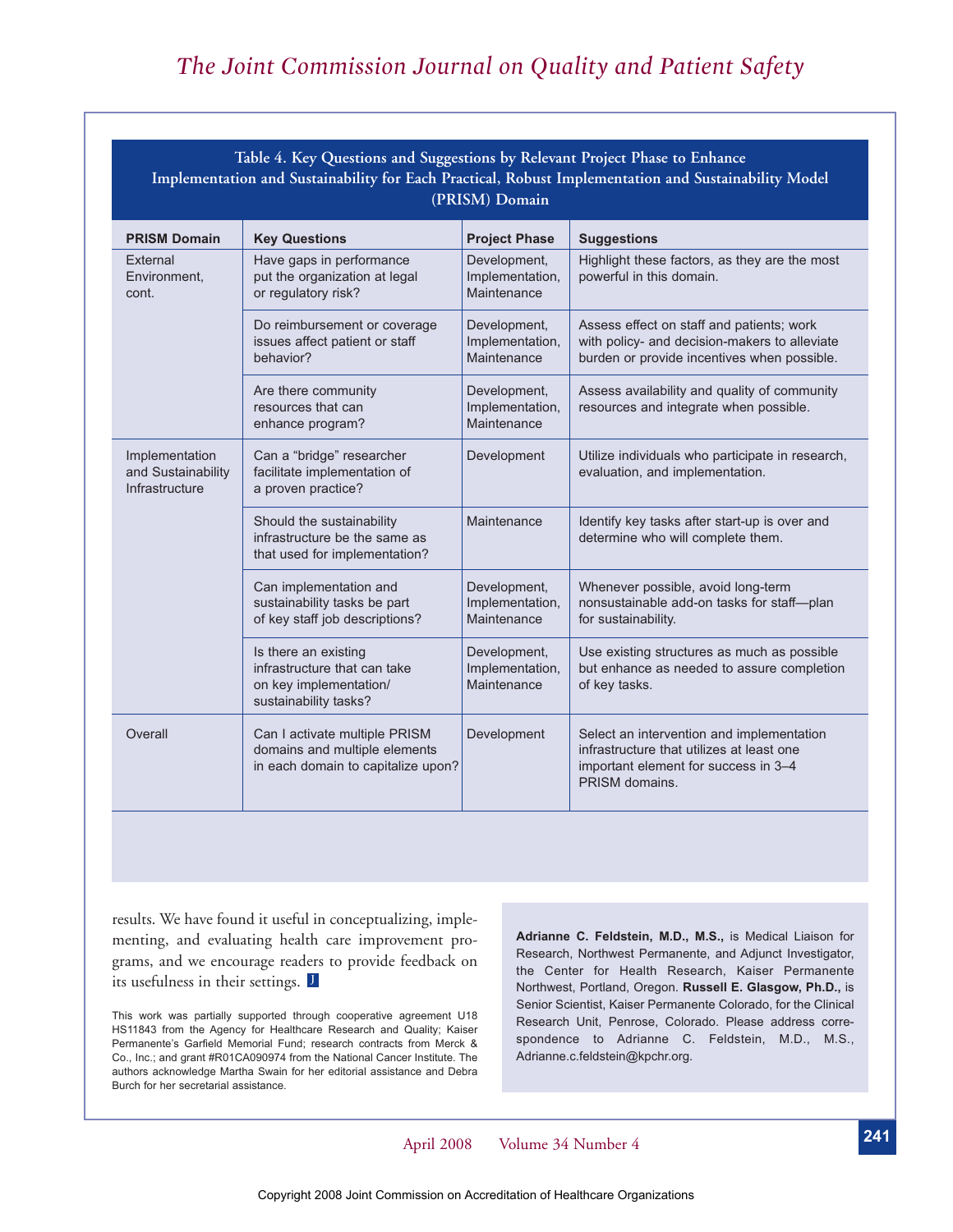#### **References**

1. Ellis P., et al.: A systematic review of studies evaluating diffusion and dissemination of selected cancer control interventions. *[Health Psychol](http://www.ingentaconnect.com/content/external-references?article=0278-6133(2005)24L.488%5Baid=8233509%5D)* [24:488–500, Sep. 2005.](http://www.ingentaconnect.com/content/external-references?article=0278-6133(2005)24L.488%5Baid=8233509%5D)

2. Bero L.A., et al.: Closing the gap between research and practice: An overview of systematic reviews of interventions to promote the implementation of research findings. The Cochrane Effective Practice and Organization of Care Review Group. *BMJ* [317:465–468, Aug. 15,](http://www.ingentaconnect.com/content/external-references?article=0959-535x(1998)317L.465%5Baid=3862293%5D) [1998.](http://www.ingentaconnect.com/content/external-references?article=0959-535x(1998)317L.465%5Baid=3862293%5D)

3. Rubenstein L.V., Pugh J.: Strategies for promoting organizational and practice change by advancing implementation research. *J Gen Intern Med* 21(suppl):S58–S64, Feb. 2006.

4. Glasgow R.E., Emmons K.M.: How can we increase translation of research into practice? Types of evidence needed. *Annu Rev Public Health* 28:413–433, Dec. 6, 2006.

5. Grol R., Grimshaw J.: Evidence-based implementation of evidencebased medicine. *Jt Comm J Qual Improv* 25:503–513, Oct. 1999.

6. Feifer C., et al.: From research to daily clinical practice: What are the challenges in "translation?" *Jt Comm J Qual Saf* [30:235–245, May 2004.](http://www.ingentaconnect.com/content/external-references?article=1553-7250(2004)30L.235%5Baid=8144907%5D) 7. Lenfant C.: Shattuck lecture—Clinical research to clinical practice:

Lost in translation? *N Engl J Med* [349:868–874, Aug. 28, 2003.](http://www.ingentaconnect.com/content/external-references?article=0028-4793(2003)349L.868%5Baid=6612862%5D)

8. Cain M., Mittman R.: *Diffusion of Innovation in Health Care*. May 2002. http://www.chcf.org/documents/ihealth/DiffusionofInnovation. pdf *(*last accessed Feb. 11, 2008).

9. Rogers E.M.: *Diffusion of innovations*. New York City: Free Press, 1995.

10. Berwick D.M.: Disseminating innovations in health care. *JAMA* 289:1969–1975, Apr. 16, 2003.

11. Institute of Medicine: *Crossing the Quality Chasm: A New Health System for the 21st century*. Washington, DC: National Academy Press, 2001.

12. Leape L.L., et al.: Preventing medical injury. *[QRB Qual Rev Bull](http://www.ingentaconnect.com/content/external-references?article=0097-5990(1993)19L.144%5Baid=3195253%5D)* [19:144–149, May 1993.](http://www.ingentaconnect.com/content/external-references?article=0097-5990(1993)19L.144%5Baid=3195253%5D)

13. Sperl-Hillen J.M., et al.: Do all components of the chronic care model contribute equally to quality improvement? *[Jt Comm J Qual Saf](http://www.ingentaconnect.com/content/external-references?article=1553-7250(2004)30L.303%5Baid=8233508%5D)* [30:303–309, Jun. 2004.](http://www.ingentaconnect.com/content/external-references?article=1553-7250(2004)30L.303%5Baid=8233508%5D) 

14. Wagner E.: *The Chronic Care Model.*

http://www.improvingchroniccare.org/index.php?p=

The\_Chronic\_Care\_Model&s=2 (last accessed Feb. 11, 2008).

15. Glasgow R.E.: Evaluation of theory-based interventions: The RE-AIM model. In Glanz K., Lewis F.M., Rimer B.K. (eds.): *Health Behavior and Health Education*. San Francisco: John Wiley & Sons, 2002, pp. 119–127.

16. Kaiser Permanente Colorado Region, Institute for Health Research: http://www.re-aim.org/ (last accessed Feb. 11, 2008).

17. Ellis P., et al.: *Diffusion and Dissemination of Evidence-Based Cancer Control Interventions.* [http://www.ahrq.gov/clinic/tp/cancontp.htm \(last](http://www.ahrq.gov/clinic/tp/cancontp.htm) accessed Feb. 7, 2008).

18. Bradley E.H., et al.: Translating research into practice: Speeding the adoption of innovative health care programs. *Issue Brief (Commonw Fund)* 724:1–12, Jul. 2004.

19. Green L.W., Richard L., Potvin L.: Ecological foundations of health promotion. *Am J Health Promot* 10:270–281, Mar.–Apr. 1996.

20. Green L.W., Kreuter M.W.: *Health Promotion Planning: An Educational and Ecological Approach.* Mountain View, CA: Mayfield Publishing, 1999.

21. Nolan K., et al.: Using a framework for spread: The case of patient access in the Veterans Health Administration. *[Jt Comm J Qual Saf](http://www.ingentaconnect.com/content/external-references?article=1553-7250(2005)31L.339%5Baid=8233507%5D)* [31:339–347, Jun. 2005.](http://www.ingentaconnect.com/content/external-references?article=1553-7250(2005)31L.339%5Baid=8233507%5D) 

22. Glasgow R.E., et al.: Disseminating effective cancer screening interventions. *Cancer* [101:1239–1250, Sep. 1, 2004.](http://www.ingentaconnect.com/content/external-references?article=0008-543x(2004)101L.1239%5Baid=8233510%5D)

23. Wagner E.H., Austin B.T., Von Korff M.: Improving outcomes in chronic illness. *Manag Care Q* 4:12–25, Spring 1996.

24. Wagner E.H., et al.: Improving chronic illness care: Translating evidence into action. *Health Aff (Millwood)* [20:64–78, Nov. 2001.](http://www.ingentaconnect.com/content/external-references?article=0278-2715(2001)20L.64%5Baid=6130220%5D)

25. Langley G.J., et al.: *The Improvement Guide: A Practical Approach to Enhancing Organizational Performance*. San Francisco: Jossey-Bass, 1996.

26. Eldridge N.E., et al.: Using the six sigma process to implement the Centers for Disease Control and Prevention Guideline for Hand Hygiene in 4 intensive care units. *J Gen Intern Med* 21(suppl. 2):S35–S42, Feb. 2006.

27. Santisteban D., Vega R.R., Suarez-Morales L.: Utilizing dissemination findings to help understand and bridge the research and practice gap in the treatment of substance abuse disorders in Hispanic populations. *Drug Alcohol Depend* 84(suppl 1):S94-S10, Sep. 2006.

28. Scott J.T., et al.: Kaiser Permanente's experience of implementing an electronic medical record: A qualitative study. *BMJ* 331:1313–1316, Dec. 3, 2005.

29. Lipman T.: Power and influence in clinical effectiveness and evidence-based medicine. *Fam Pract* [17:557–563, Dec. 2000.](http://www.ingentaconnect.com/content/external-references?article=0263-2136(2000)17L.557%5Baid=8233506%5D)

30. Cabana M.D., Rushton J.L., Rush A.J.: Implementing practice guidelines for depression: Applying a new framework to an old problem. *Gen Hosp Psychiatry* [24:35–42, Jan. 2002.](http://www.ingentaconnect.com/content/external-references?article=0163-8343(2002)24L.35%5Baid=8233505%5D)

31. Stetler C.B., et al.: The role of formative evaluation in implementation research and the QUERI experience. *J Gen Intern Med* 21(suppl 2):S1–S8, Feb. 2006.

32. Litaker D., et al.: Using complexity theory to build interventions that improve health care delivery in primary care. *J Gen Intern Med* 21(suppl 2):S30–S34, Feb. 2006.

33. Hagedorn H., et al.: Lessons learned about implementing research evidence into clinical practice: Experiences from VA QUERI. *J Gen Intern Med* 21(suppl 2):S21–S24, Feb. 2006.

34. Sittig D.F., et al.: Discount usability testing of computer-generated clinical alerts uncovers flaws. Paper presented at the 9th Annual HMO Research Network Conference, Denver, Apr. 1, 2003.

35. Green L.W., Glasgow R.E.: Evaluating the relevance, generalization, and applicability of research: Issues in external validation and translation methodology. *Eval Health Prof* [29:126–153, Mar. 2006.](http://www.ingentaconnect.com/content/external-references?article=0163-2787(2006)29L.126%5Baid=8233504%5D)

36. Bandura A.: Self-efficacy mechanism in physiological activation and health-promoting behavior. In Madden J., et al. (eds.): *Learning and Affect*. New York: Raven Press, 1991, pp. 226–269.

37. Austin J.K.: Predicting parental anticonvulsant medication compliance using the theory of reasoned action. *J Pediatr Nurs* [4:88–95, Apr.](http://www.ingentaconnect.com/content/external-references?article=0882-5963(1989)4L.88%5Baid=8233503%5D) [1989.](http://www.ingentaconnect.com/content/external-references?article=0882-5963(1989)4L.88%5Baid=8233503%5D)

38. Bechel D.L., Myers W.A., Smith D.G.: Does patient-centered care pay off? *[Joint Commission Journal on Quality Improvement](http://www.ingentaconnect.com/content/external-references?article=1070-3241(2000)26L.400%5Baid=4746331%5D)* 26:400–409, Jul.  $2000$ .

39. Perlin J.B., Kolodner R.M., Roswell R.H.: The Veterans Health Administration: Quality, value, accountability, and information as transforming strategies for patient-centered care. *Am J Manag Care* 10:828–836, Nov. 2004.

40. Prochaska J.O., Redding C.A., Evers K.E.: The transtheoretical model and stages of change. In Glanz K., Lewis F.M., Rimer B.K. (eds.): *Health Behavior and Health Education*. San Francisco: Jossey-Bass, 1997, pp. 99–120.

41. Feifer C., Ornstein S.M.: Strategies for increasing adherence to clinical guidelines and improving patient outcomes in small primary care practices. *Jt Comm J Qual Improv* 30:432–441, Aug. 2004.

42. Hibbard J.H., et al.: Development of the Patient Activation Measure (PAM): Conceptualizing and measuring activation in patients and consumers. *Health Serv Res* [39:1005–1026, Aug. 2004.](http://www.ingentaconnect.com/content/external-references?article=0017-9124(2004)39L.1005%5Baid=7758072%5D)

**242** April 2008 Volume 34 Number 4